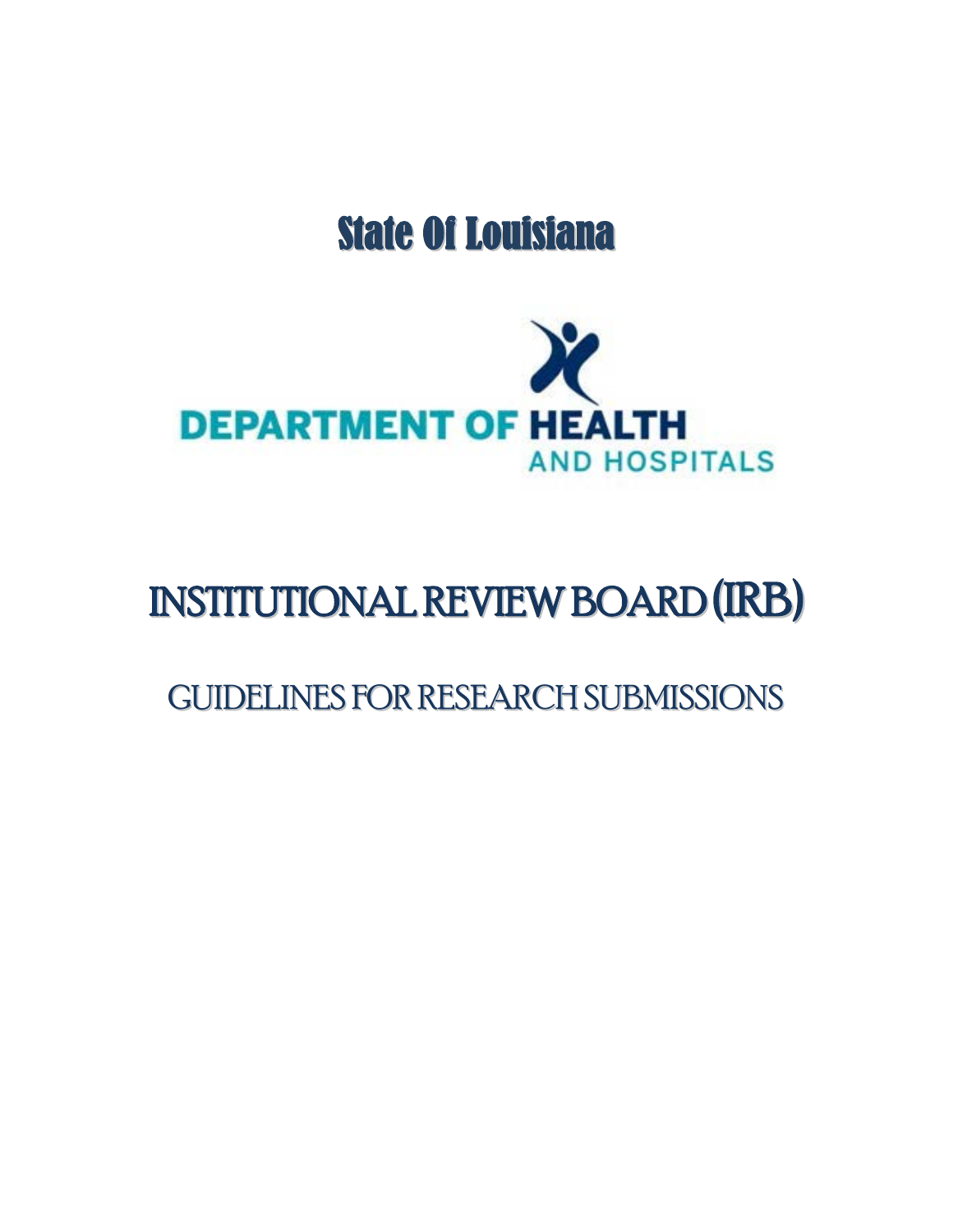

# Table of Contents

| Defining Research                              | 3  |
|------------------------------------------------|----|
| <b>Policies</b>                                | 4  |
| Membership                                     |    |
| Review                                         | 5. |
| Process                                        | 6  |
| <b>Full Review Application</b>                 |    |
| <b>Expedited Review Application</b>            | 8  |
| <b>Requirements for Informed Consent</b>       | 8  |
| Requirements of Periodic Progress Reporting    | 10 |
| <b>Modifications to Research Projects</b>      | 11 |
| <b>Modifications to Protocol</b>               | 11 |
| Continuations                                  | 11 |
| What Must Be Reported to the IRB               | 11 |
| <b>Investigator Compliance</b>                 | 14 |
| Confidentiality of Data and HIPAA Privacy Rule | 14 |
| <b>Jurisdiction Flow Chart</b>                 | 16 |
| LAC Title 48, Chapter 25                       | 17 |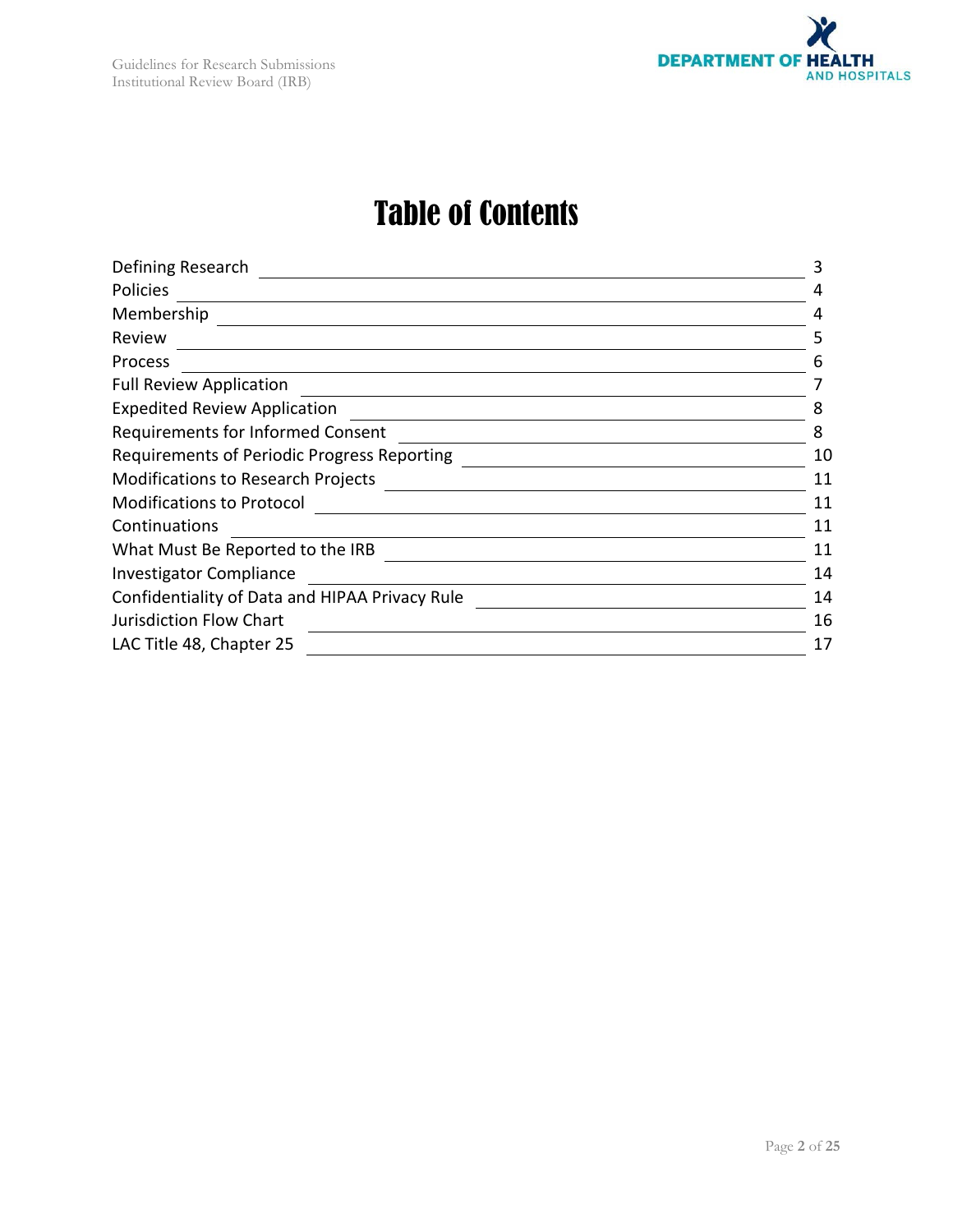

## **DEPARTMENT OF HEALTH AND HOSPITALS INSTITUTIONAL REVIEW BOARD (IRB) GUIDELINES FOR RESEARCH SUBMISSIONS**

All research proposals involving clients/patients, staff or services in programs/facilities operated or funded by the Department must be reviewed and approved by the DHH Institutional Review Board (hereafter referred to as the DHH IRB). The purpose of the review process is to assure that all research procedures include safeguards to protect clients' rights and welfare and are ethically and professionally sound.

#### **Send all application materials and inquiries to:**

**DHH Institutional Review Board Attn: Janet Brown, Director Post Office Box 3836 Bin#20 Baton Rouge, Louisiana 70821 Phone: (225) 342-1128 Email: [dhh.irb@la.gov](mailto:dhh.irb@la.gov)**

#### **1. DEFINING RESEARCH**

The distinctions between *Human Subjects Research* and *Public Health Practices* constantly arise in the planning and performance of public health activities.

*Public Health Practices* are about protecting the public's health. Included are the core health care activities of treatment, payment, and operations. This expands to include epidemiological investigations, surveillance, programmatic evaluations and clinical care for the population. Underlying many of these activities is the collection and analysis of identifiable health data by a public health authority for the purpose of protecting the health of a particular community. It may include:

- Specific legal authorization for conducting the activity as a public health practice at the federal, state, or local levels;
- A corresponding governmental duty to perform the activity to protect the public's health;
- Direct performance or oversight by a governmental public health authority and accountability to the public for its performance;
- Persons who did not specifically volunteer to participate;
- Principles of public health ethics that focus on populations while respecting the dignity and rights of individuals.

*Human Subjects Research* is conducted for the purpose of creating *generalizable knowledge* that benefits those beyond the participating community who bear the risks of participation. Research explores hypotheses, advances current knowledge, and contributes to the welfare of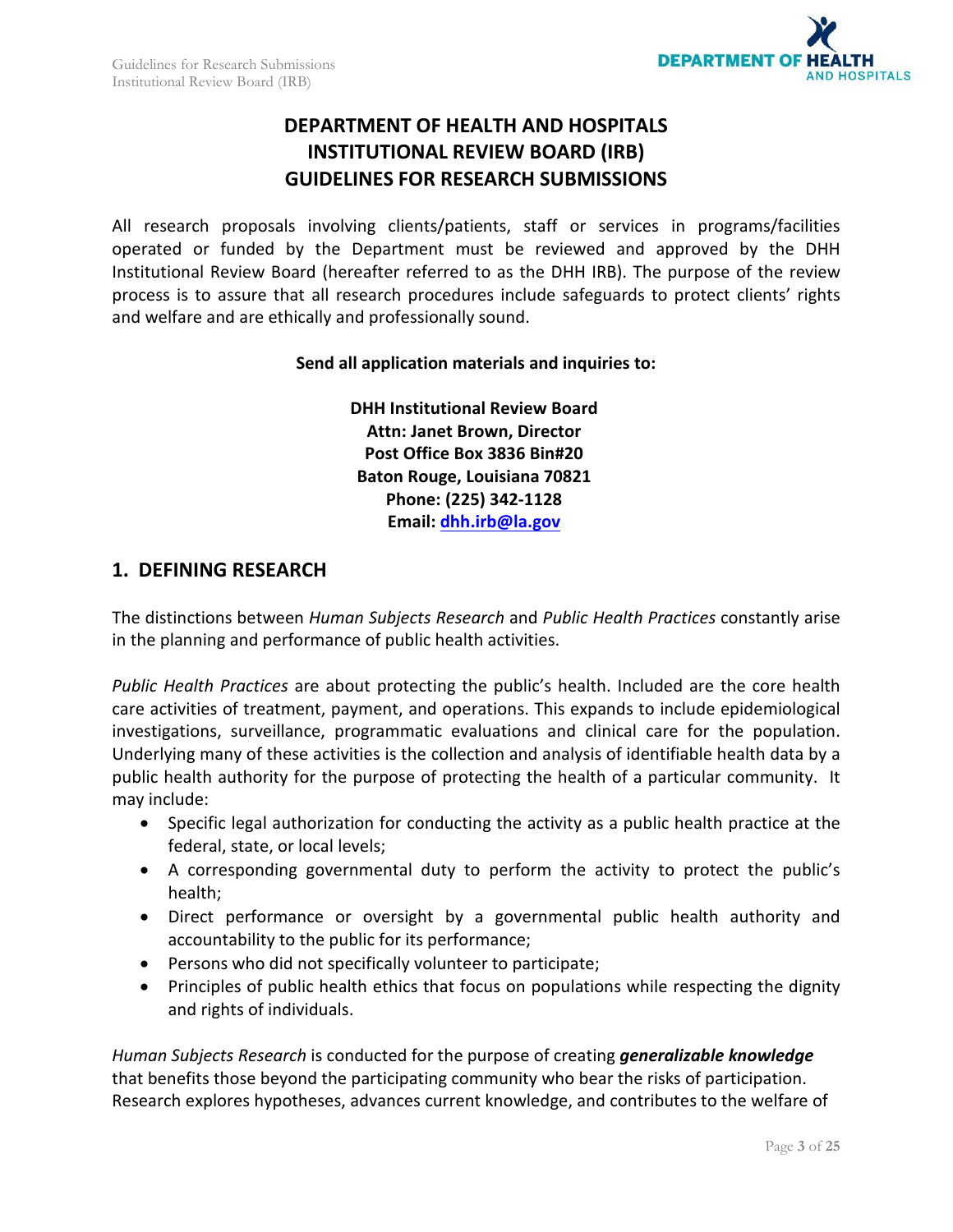

the persons beyond the study itself.

*Generalizable knowledge* is new information generated from the project that has relevance beyond the population from which the knowledge was collected. The information learned can be generalized and applied to other populations and primarily benefits society as a whole instead of the pool of participants bearing the risks of participation. If an activity offers no prospect of benefit to the participants, the activity is classified as research. Characteristics include:

- Living individuals
- Data through intervention or interaction with the individual
- Identifiable private health information
- Subjects who are selected and voluntarily participate, absent a waiver of informed consent
- Principles of bioethics that focus on the interests of individuals while balancing the communal value of research.

### **2. POLICIES**

The DHH IRB conducts its research oversight and compliance in accordance with the following rules and regulations:

- The US Code of Federal Regulations (45 CFR 46, Subparts A-D) under the authority of the Office for Human Research Protections (OHRP), an agency of the Federal Department of Health and Human Services (DHHS)
- The Louisiana Administrative Code for the Department of Health and Hospitals, Title 48, Chapter 25: Departmental Research

The DHH IRB looks to the staff attorney for advice on legal issues and to help resolve any conflicts among federal, state, and local laws.

It is the policy of the DHH IRB that all projects involving human beings and/or information (data) collected from human beings must be presented to the IRB Chair to determine whether: (1) the project is human subjects research; (2) the human subjects research project could be given Exempt status under Federal regulations; or (3) the research project must have IRB review, approval and continued oversight. The determination whether a project receives Full Review or Expedited Review is made by the IRB Chair.

#### **3. MEMBERSHIP**

The state rule requires that the minimum membership of the DHH IRB be comprised of:

- The DHH Director of Research and Development (Currently the Chief Information Officer) or the Secretary's designee
- A representative of the DHH Office of Aging and Adult Services
- A representative of the DHH Office of Behavioral Health
- A representative of the DHH Office of Citizens with Developmental Disabilities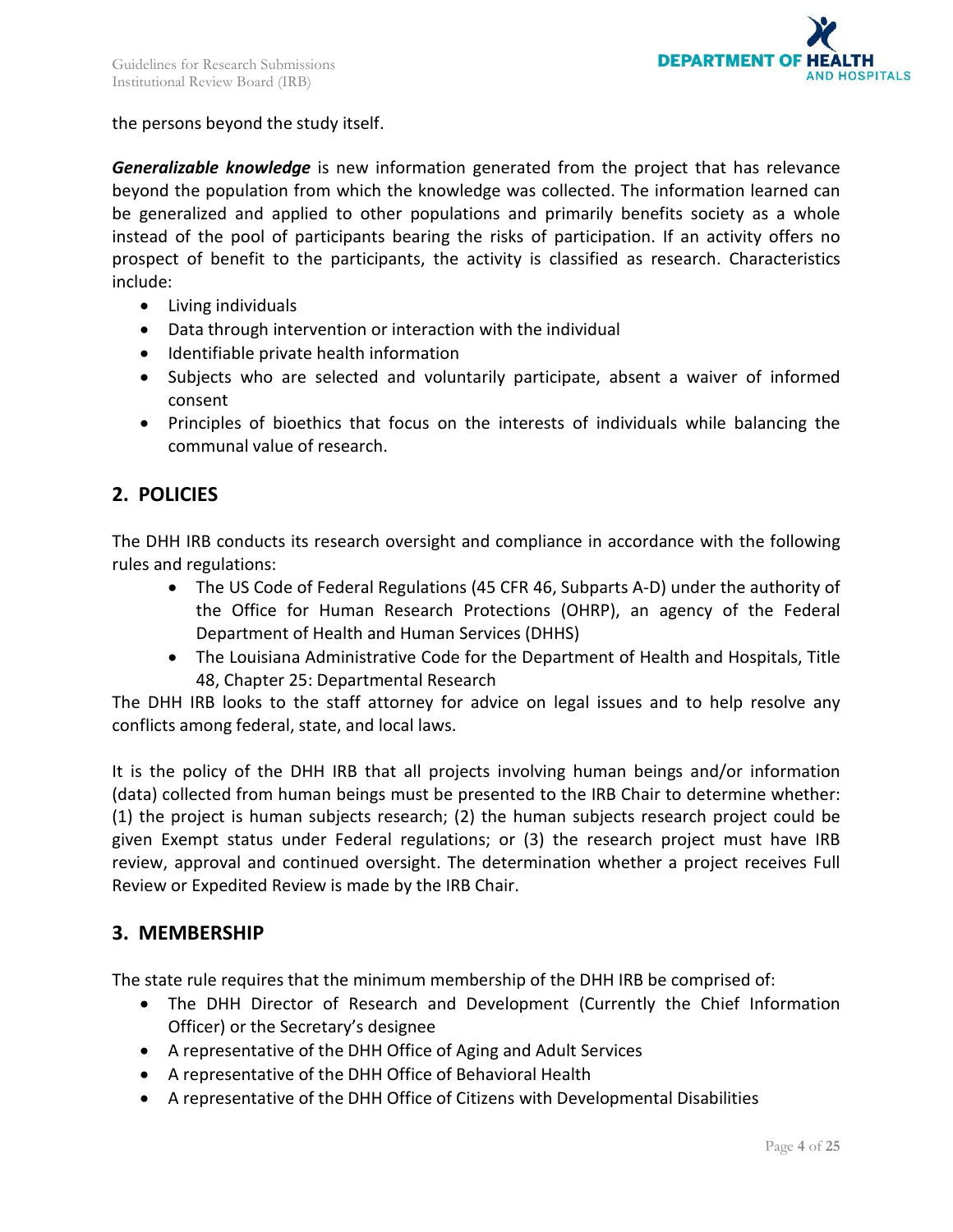

- A representative of the DHH Bureau of Health Services Financing
- A representative of the DHH Office of Public Health
- A consumer or family advocate
- An ethicist or attorney
- A direct service provider

Members should represent areas of scientific and non-scientific concerns.

The Chair is the an officer appointed by the Secretary of DHH. The IRB Chair performs functions that require official action. The day-to-day conduct and continuous surveillance of the DHH IRB is the responsibility of the IRB Director.

#### **4. REVIEW**

The DHH IRB's authority is to review and either: approve, require modifications to secure approval, or disapprove all research activities overseen and conducted by DHH, or with patients, data, services, or within facilities funded by DHH; to suspend or terminate IRB approval of research not being conducted in accordance with the IRB's requirements; or that has been determined to be associated with unexpected serious harm to participants; and to observe the consent process and the conduct of the research.

The DHH IRB will review all research projects involving the use of subjects based on the following requirements:

- 1. Risks to subjects are minimized by using procedures that are consistent with sound research design.
- 2. Risks to subjects are reasonable to anticipated benefits and to the importance of any knowledge that may reasonably be expected to result.
- 3. Selection of subjects is equitable.
- 4. Research design minimizes possible disruptive effects on organizational operation.
- 5. Research design is in compliance with accepted ethical standards.
- 6. Unless waived, informed consent will be sought from each prospective subject or the subject's legally authorized representatives.
- 7. Informed consent, when required, will be appropriately documented.
- 8. The research plan provides monitoring of the research and data collection to ensure subjects' safety.
- 9. Proposal contains requisite safeguards to protect the privacy of subjects and to maintain the confidentiality of the data under HIPAA standards.
- 10. Proposal has been approved through the appropriate program administrative levels, beginning at the level of the participating program or facility.

Following review of the proposal, the IRB, by majority vote, recommends one of following actions: 1) Full Approval, 2) Approved with stipulation(s), or 3) Disapproved. The researcher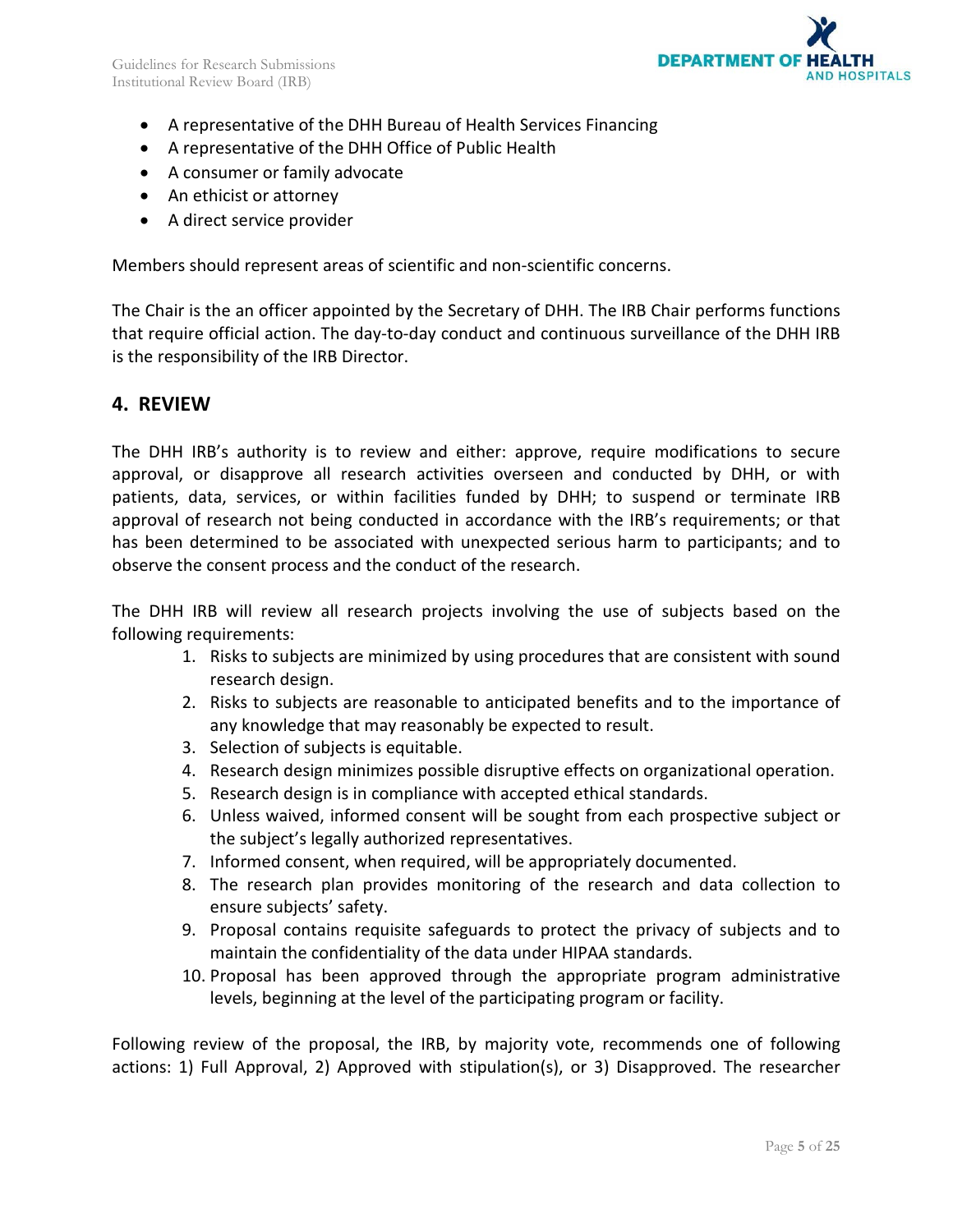

must submit the recommended modifications to the Director of the IRB within 30 days of notification in order for the proposal to be reclassified as Full Approval.

The Director will notify the researcher in writing of the IRB's decision on the proposed research. If the proposal is Disapproved, the letter will indicate reasons for disapproval and give the researcher an opportunity to respond in writing to the IRB. Research cannot commence at the facility/program until a Full Approval notification is received from the DHH IRB.

Project directors or principal investigators (PIs) may appeal IRB disapprovals or restrictions on approval to the IRB. If the researchers wish to further challenge any decisions made by the IRB, the researcher must initiate the process through the IRB Director in writing within 30 days of action by the IRB. Disapproval or other decisions by the IRB may be overruled by the Secretary of the Department of Health and Hospitals.

Researchers are invited and encouraged to attend Board meetings at which their proposal is being reviewed in person, but his/her presence is not mandatory for full approval of the proposal. If the researcher cannot be present at the meeting, he/she should be available at an indicated phone number during the time of the review so that he/she can be contacted if necessary.

The DHH IRB does not accept IRB review by other institutions in lieu of the DHH IRB's review. Reciprocity of IRB review is not permitted under the Louisiana Administrative Code. In addition, the DHH IRB is the "IRB of Record," and as such, all other IRBs with jurisdiction over the project must approve the proposal prior to the DHH IRB considering the application. Documentation of the approval of the research project by all other IRBs having jurisdiction over the project must be included in the application to the DHH IRB.

#### **5. PROCESS**

All projects must be presented to the IRB Chair for a determination. The DHH IRB performs two types of review: Full Review (convening of the IRB and consideration by the full board) and Expedited Review.

**Expedited Review** is a procedure by which certain kinds of research may be reviewed and approved without convening a meeting of the IRB, if the research involves no more than minimal risk as defined in the federal regulations. The IRB may also use the expedited review procedure to review minor changes to previously approved research during the period covered by the current approval. The review may be carried out by the IRB Chair or by one or more experienced reviewers designated by the Chair from among IRB members.

Categories listed as **Exempt** by the federal regulations are submitted through the Expedited Review process. Research that may qualify for expedited review include those projects:

1. Conducted in established or commonly accepted educational settings involving normal educational practices.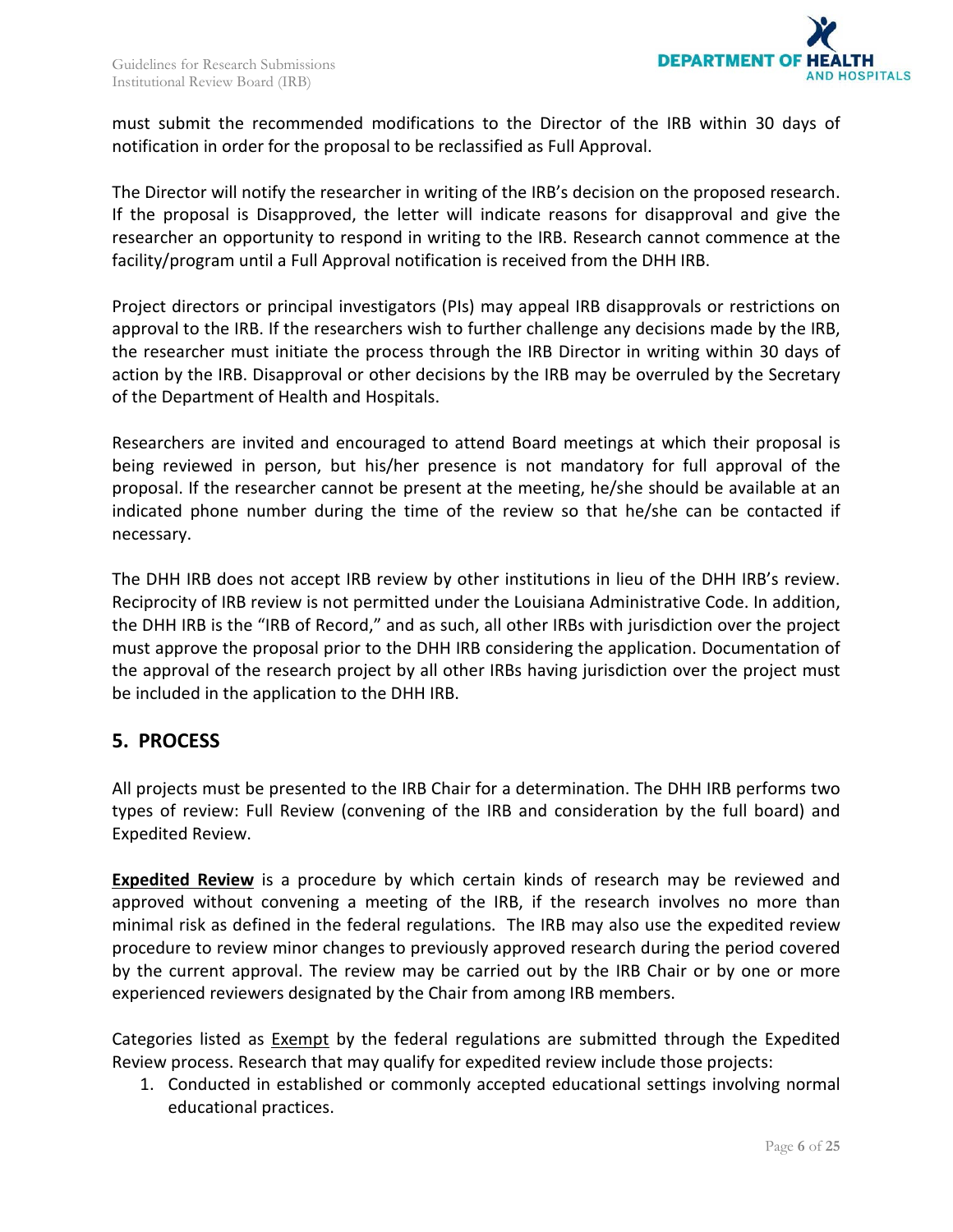

- 2. Involving the use of educational tests, survey procedures, interview procedures, or observation of public behavior if such research does not record information or identifiers that can be linked to individual human subjects.
- 3. Involving the use of existing data, documents, records, pathological specimens, or diagnostic specimens.
- 4. Conducted subject to the approval of the DHH Secretary or Assistant Secretaries and are designed to study, evaluate or examine public benefit of services or programs.
- 5. Conducted by faculty or students at colleges/universities, if
	- a. A copy of the university's IRB policies are on file with the DHH IRB;
	- b. The university IRB approval is documented;
	- c. A copy of the full research proposal is included; and
	- d. Student researchers have written approval by a faculty advisor and DHH staff sponsor.
- 6. Conducted in a 24-hour facility if requested by the CEO of that facility to the DHH IRB chair.
- 7. Requesting minor changes in research previously approved by the IRB.
- 8. That constitutes cooperative research that has been approved by the DHH IRB and the head of an agency outside DHH.

#### **5.1 The Full Review Application**

The following are the required documents for application. An application is not complete until all of the following documents have been received by the DHH IRB Chairperson.

- 1. **Research Application,** completed and signed by the indicated persons.
- 2. **Description of the research**, which must include:
	- a. **Project Abstract:** presenting the background, objectives, rationale, significance, and reasons for conducting the research.
	- b. **Research Design:** describing procedures to be utilized; a description of all questionnaires, apparatuses, or devices; the number of subjects to be involved and how they will be approached and selected for participation in the research; and the planned data analysis.
	- c. **Potential benefits of research.**
	- d. **Potential Risks of Physical or Psychological Harm.**
	- e. **Discussion of the collection of any Personal Identifying Information.**
	- f. **Procedures to protect privacy and maintain confidentiality of the data**
- 3. **Informed Consent documents** (discussed under requirements for informed consent), unless the research involves only extraction of data from clients' clinical records or the study qualifies for waiver of consent.
- 4. **Copies of any questionnaires**, survey instruments, or other data collection devices, unless these are in common use and have widespread familiarity.
- 5. **Letter or Memorandum** of endorsement from the manager of each facility/program where the research is to be conducted and from appropriate administrators in that program's office. The manager's letter should include that he/she has reviewed the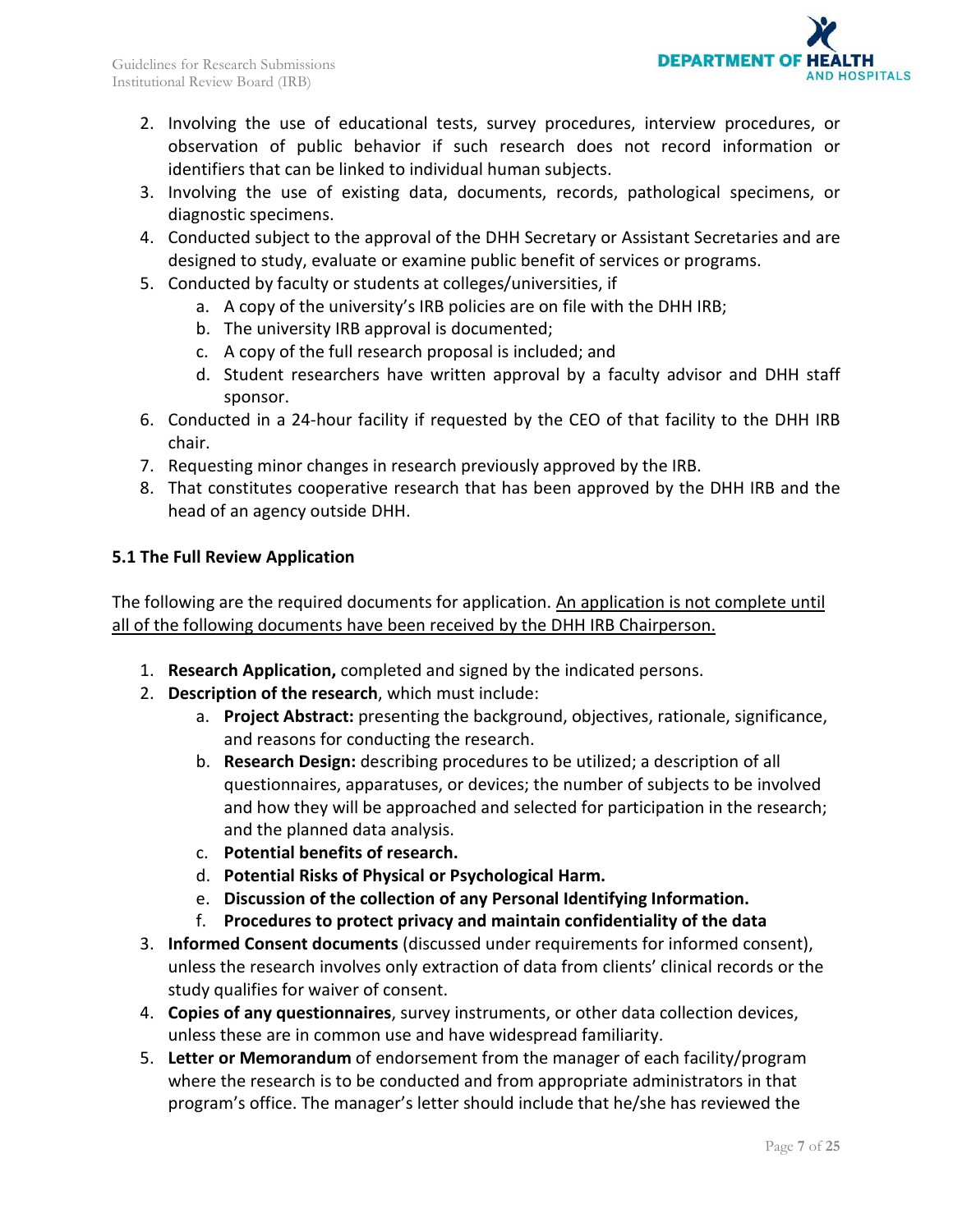

proposal and finds that it is feasible to conduct the research project at the facility, that the research procedures will be minimally disruptive of facility operations, and that he/she will appoint a staff member to coordinate the researcher's activities at the facility during the course of the project. Researchers should contact the facility/program manager early in the planning stages to gain his/her interest and support in the project and initiate a working relationship. Additional approval moving up the chain-ofcommand in the Program Office must be obtained before the proposal is sent to the DHH IRB. Forms for obtaining necessary approval are included in this package for the applicant's and agency's convenience.

- 6. **University or college students** must also provide documentation that research will be supervised by both a faculty member of the academic program conducting the research and a DHH employee at the research site and has been approved by the university or college IRB. In addition, the student should also ascertain that the DHH IRB has on file a copy of the university's or college's research policies.
- 7. **DHH Program Office/Administrative Approval.**
- 8. **Signed Researcher's Pledge.**
- 9. **Addendum for Child Subjects (if applicable).**
- 10. **Approvals from any other IRBs with jurisdiction over the project.**

The DHH IRB meets monthly, on the third Friday of the month unless otherwise specified by the Chairperson. Researchers should contact the Chairperson to confirm the review dates and the status of applications. All application materials must be received by the Chairperson no later than two weeks in advance of the IRB Meeting.

#### **5.2 Expedited Review Application**

The following are the required documents for application for Expedited Review by the Chair and/or selected members of the IRB, as determined by the Chair.

- 1. **Application for Expedited Review.**
- 2. **Letter or Memorandum** of endorsement from the manager of each facility/program where the research is to be conducted and from appropriate administrators in that program's office. The manager's letter should include that he/she has reviewed the proposal and finds that it is feasible to conduct the research project at the facility, that the research procedures will be minimally disruptive of facility operations, and that he/she will appoint a staff member to coordinate the researcher's activities at the facility during the course of the project. Researchers should contact the facility/program manager early in the planning stages to gain his/her interest and support in the project and initiate a working relationship. Additional approval moving up the chain-ofcommand in the Program Office must be obtained before the proposal is sent to the DHH IRB. Forms for obtaining necessary approval are included in this package for the applicant's and agency's convenience.
- 3. **University or college students** must also provide documentation that research will be supervised by both a faculty member of the academic program conducting the research and a DHH employee at the research site and has been approved by the university or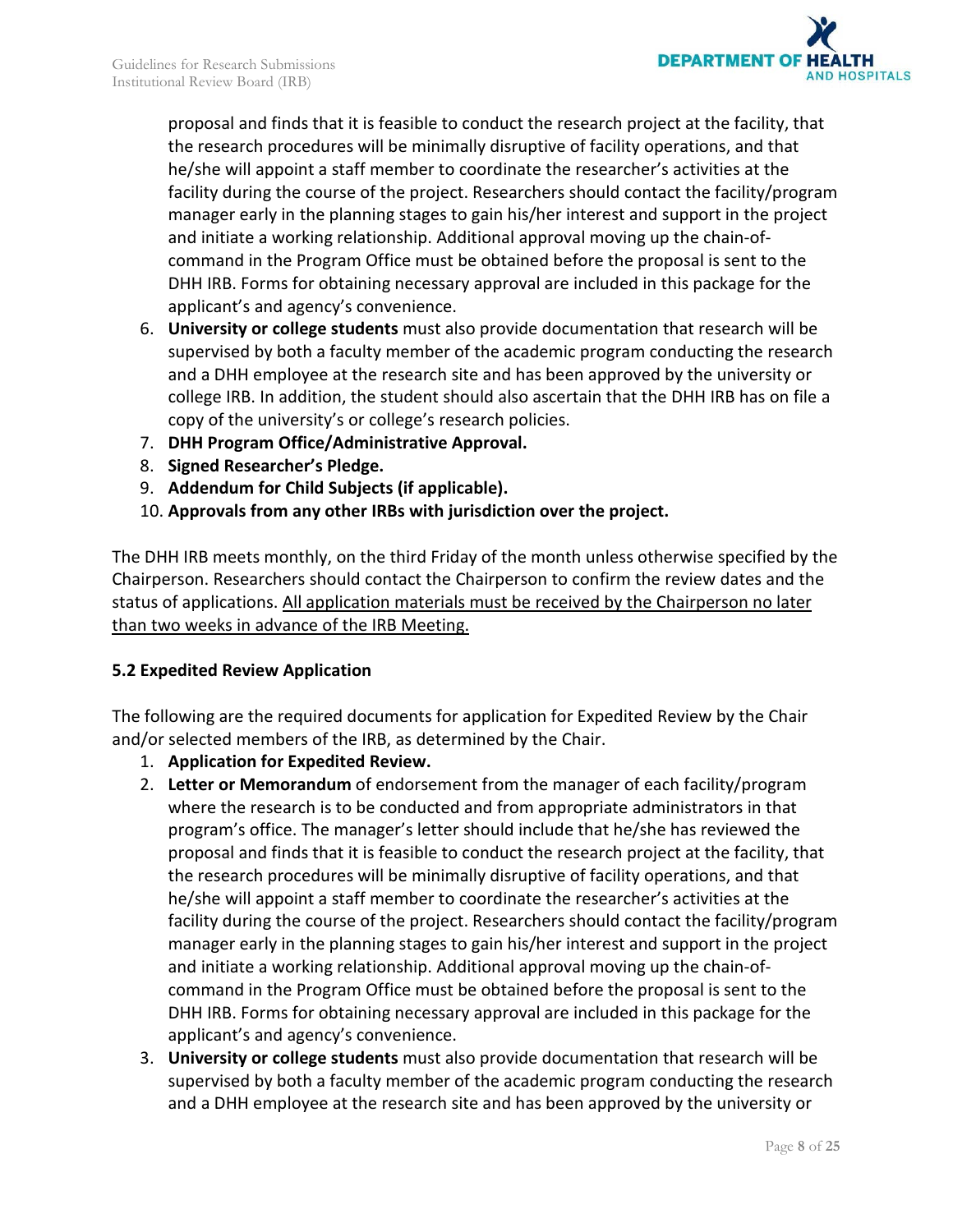

college IRB. In addition, the student should also ascertain that the DHH IRB has on file a copy of the university's or college's research policies.

- 4. **DHH Program Office/Administrative Approval.**
- 5. **Signed Researcher's Pledge.**
- 6. **Approvals from any other IRBs with jurisdiction over the project.**

#### **5.3 Requirements for Informed Consent**

#### *General Requirements:*

A written consent form must be signed by each subject in all research involving direct participation of client or staff, unless a waiver of consent is approved. Although informed consent is not required for research involving only extraction of data from clients' clinical records, other procedures for the maintenance of confidentiality of data do apply. In general, the extensiveness of the consent form should be commensurate with the degree of risk to which the subject is exposed. (See Attachment 2, page seven [7] for a sample informed consent form.) The consent form must be written in clear, simple language [at approximately the sixthgrade level] that can be understood by the clients/subjects.

#### *Elements of Informed Consent Must Include:*

- 1) An explanation of the purpose for the research, the procedures involved, the expected duration of client/staff participation, and a stipulation that the project is experimental in nature and not a regular part of the treatment program at the facility.
- 2) A statement that participation is completely voluntary and that refusing to participate in the project in no way affects the services the client/staff is receiving or will receive; nor does it affect the client/staff's status in the program. In addition, client/staff must be informed that they may cease participation at any time without personal consequence.
- 3) A full description of both the possible benefits of the research and the possible risks or discomforts related to participation, if any.
- 4) An explanation of how the privacy of the client and the confidentiality of the information will be assured, including how the information will be used, by whom, and that his/her name will not be used in reporting the results of the research.
- 5) An assurance that significant new findings developed during the course of the research that may relate to the client/staff's willingness to participate will be provided promptly to the client/staff.
- 6) An offer to the client/staff to answer any questions that may arise regarding the nature of the research and the client's participation.
- 7) Signatures of the client/staff, parent or guardian if necessary, the researcher, a witness, and a date.

The procedures for informed consent must be reviewed by the DHH IRB and documented by inclusion of the consent form with the application. A sample consent form, which would meet IRB requirements if properly completed, is included below. The DHH IRB may appoint a consent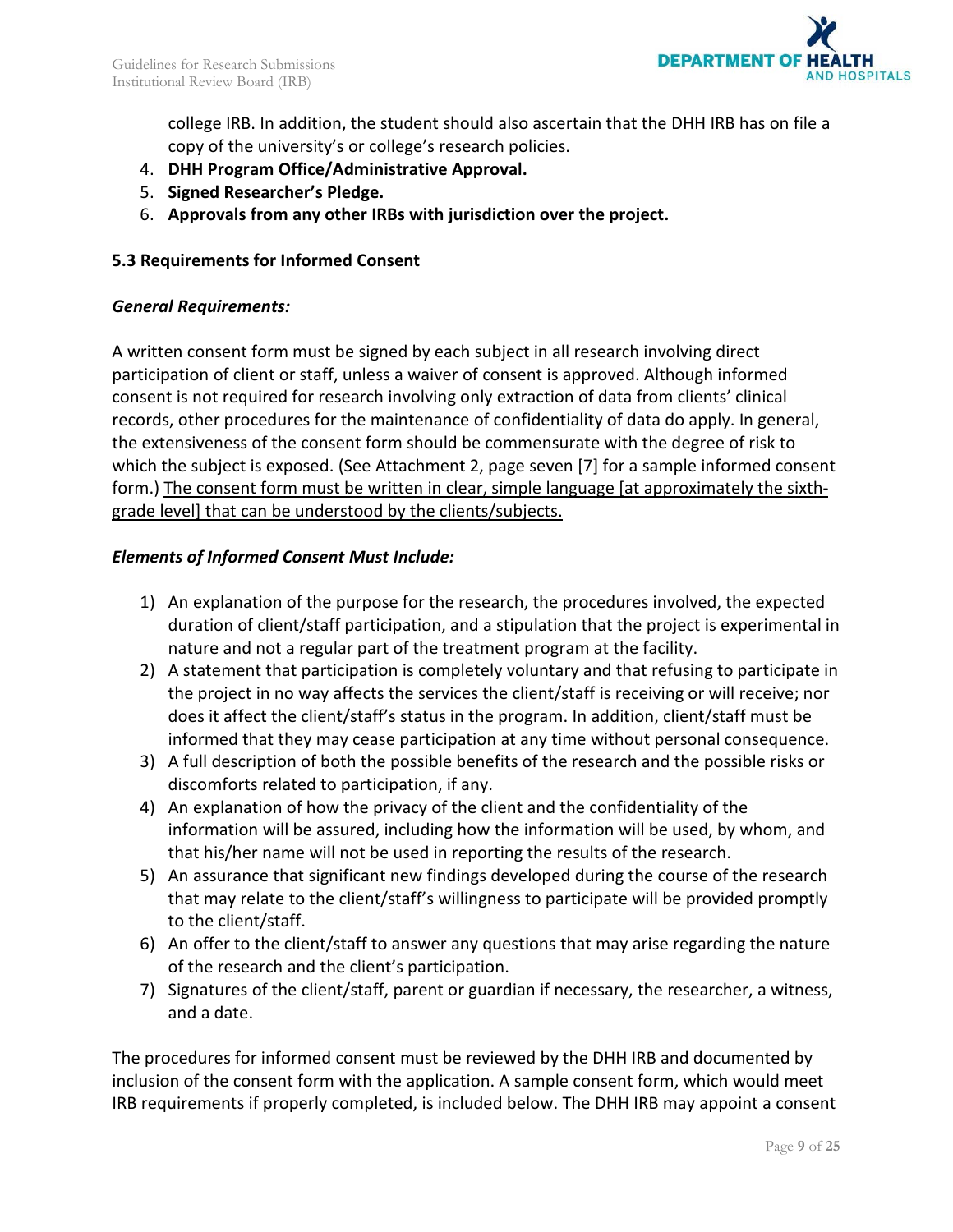

auditor to observe the consent process for some projects, particularly those involving minors, special populations, or special procedures. The consent auditor is authorized to suspend research activities pending a report to the DHH IRB in the event a suspected violation of patient rights is observed. The researcher is duly informed of this action and is given the opportunity to respond. The IRB chair or a designee will decide whether to require modification in the consent procedures and/or research protocol. After the research is completed, it is the responsibility of the researcher to remove any confusion, misinformation, stress, discomfort, or concerns that may remain for the client/staff as a result of their participation.

#### *Informed Consent for Minors, Special Populations, and Special Procedures: (See 45 CFR 46, Protection of Human Subjects, Subparts B, C, and D):*

When the research subjects are minors or functionally incompetent to provide informed consent, participation must be approved by client/staff's legal representatives (e.g., parents, guardians, family members). The consent form should contain the usual information required for informed consent. In addition, the client/staff, if capable, must verbally agree to participate.

In research involving drugs, the same informed consent procedures are followed, but, in addition, the consent form should indicate the type and dosage of the drugs to be given and the main side effects. The IRB may require other information.

#### *Waiver of Written, Signed Informed Consent:*

Some of the elements of informed consent may be waived by the Committee if there is adequate justification, documented by the investigator, which indicates that one or more of the following is applicable.

- 1) The research or demonstration project is conducted by or subject to approval of state government officials to study or evaluate public impact of benefits or services provided or funded by the Department.
- 2) The research deals with improving procedures for obtaining benefits or services and/or suggesting appropriate alternatives to such procedures.
- 3) The research will not involve identifying individual recipients of benefits/services.

The DHH IRB may waive the requirement for the investigator to obtain a signed consent form from some or all of the subjects if it finds either:

1) That the only record linking the subject and research would be the consent document and the principal risk would be the potential harm resulting from a breach of confidentiality. In such cases, each subject will be asked if he/she wants documentation linking him/her with the research, and the subject's wish shall govern; or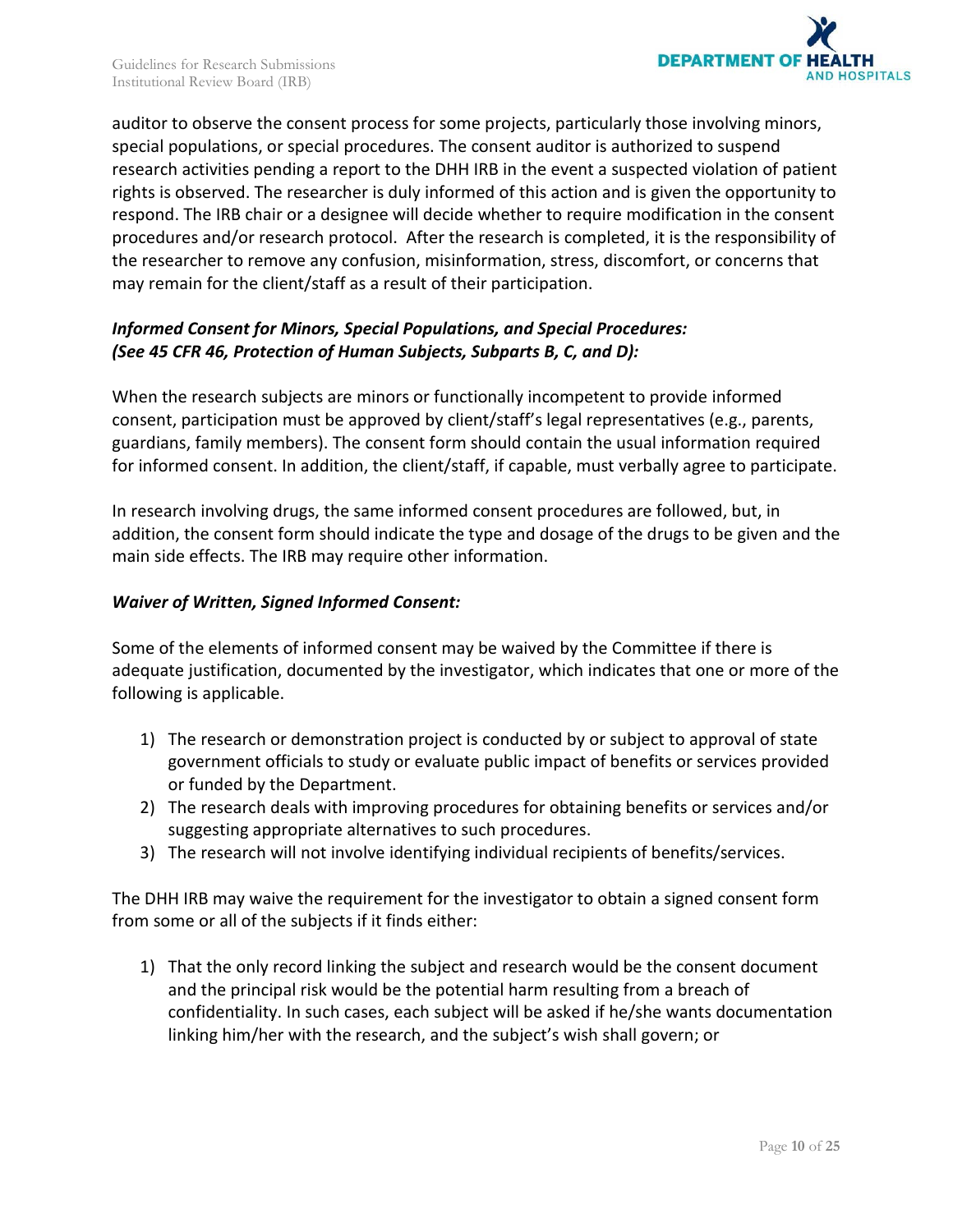

2) That the research presents no more than minimal risk to subjects and involves no procedures for which written consent is normally required outside of the research context.

In cases in which the documentation is waived, the IRB may require the investigator to provide subjects with a written explanation of the research and the waiver.

#### **5.4 Requirements of Periodic Progress Reporting**

The Committee will periodically request progress reports on the current status of research projects. It is also the responsibility of the researcher to report immediately to the DHH IRB and Facility Manager any unanticipated adverse reactions/events that occur as a result of the research activities. Significant changes in the research protocol must be reported to the DHH IRB and approved prior to implementation.

**A final report of the research findings must be submitted to the DHH IRB and to appropriate persons in the Program Office upon completion of the research. Failure to submit this report will negatively impact future research requests.** A presentation of the results of the project to the facility or program staff is strongly encouraged.

#### **6. MODIFICATIONS TO RESEARCH PROJECTS**

#### **6.1 Modifications to protocol**

Modifications include, but are not limited to:

- a. substantive changes in questions asked in surveys or interviews (if unsure whether changes qualify as substantive, check with the IRB Director)
- b. changes in personnel conducting the research
- c. changes in number or populations of subjects
- d. changes in procedures, or
- e. addition of instruments

All modifications must be approved by the IRB prior to implementation. The review of the changes may be expedited or may require full board review. The Chair will make that determination. The submission of a modification does not change the expiration date of a project.

The *Request for Modification of Previously Approved Protocol* form should be submitted to the IRB Director. A copy of the new consent form with all changes "highlighted" must be submitted and a "non-highlighted" copy of the revised consent form must also be submitted. The IRB cannot consider changes in investigator, sites, amendments, revisions, addendums, investigator brochures, advertisements for subjects, etc. without a memo from the PI that details the impact of those items on the consent form and the conduct of the study.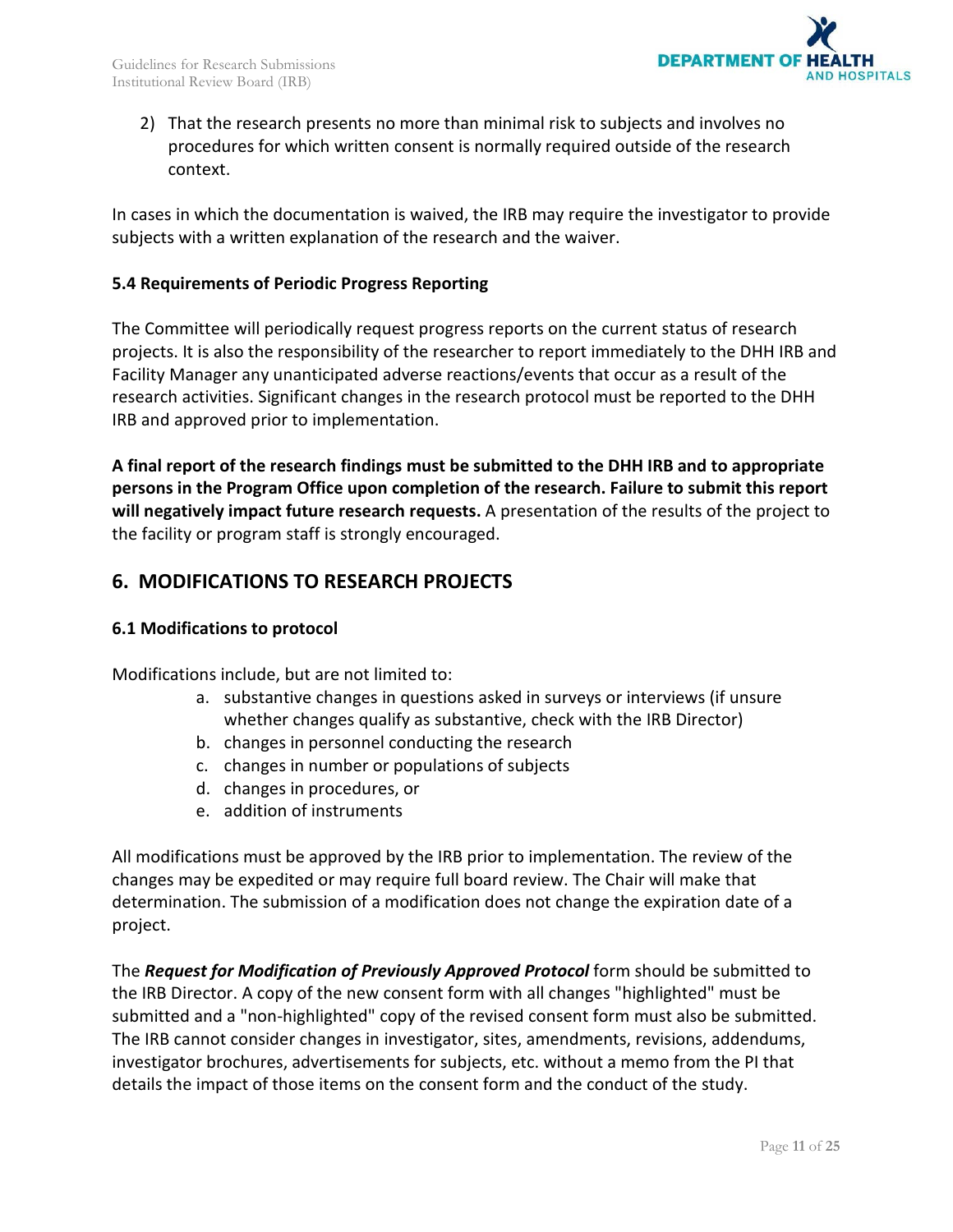

#### **6.2 Continuations**

All research is approved for one year, unless otherwise specified in the original approval letter from the IRB. If the research needs to continue or data analysis is not yet completed, request renewal of approval using the *IRB Continuation Application*.

## **7. WHAT MUST BE REPORTED TO THE IRB**

#### **7.1 Adverse events:**

The DHH IRB considers adverse events (AEs) that are unexpected, related or possibly related to participation in research, and *serious*, to be the most important subset of adverse events representing unanticipated problems because such events always suggest that the research places subjects or others at a greater risk of physical or psychological harm than was previously known or recognized, and routinely warrant consideration of substantive changes in the research protocol or informed consent process/document or other corrective actions in order to protect the safety, welfare, or rights of subjects.

However, other adverse events which are unexpected and related, or possibly related to participation in the research, but *not* serious, would also be unanticipated problems if they suggest that the research places subjects or others at a greater risk of physical or psychological harm than was previously known or recognized.

The list of problems that need reporting includes:

- Internal adverse events that are unexpected, involve new or increased risks, and are related to the research.
- External adverse events that are unanticipated problems involving risks to participants or others.
- Changes made to the research without prior IRB approval in order to eliminate apparent immediate harm.
- Other unanticipated information that is related to the research and indicates that participants or others might be at increased risk of harm.
- New information that may affect adversely the safety of the participants or the conduct of the clinical trial.
- Any changes significantly affecting the conduct of the clinical trial or increasing the risk to participants.
- Non-compliance by the investigators.

Again, such events routinely warrant consideration of substantive changes in the research protocol or informed consent process/document or other corrective actions in order to protect the safety, welfare, or rights of subjects or others.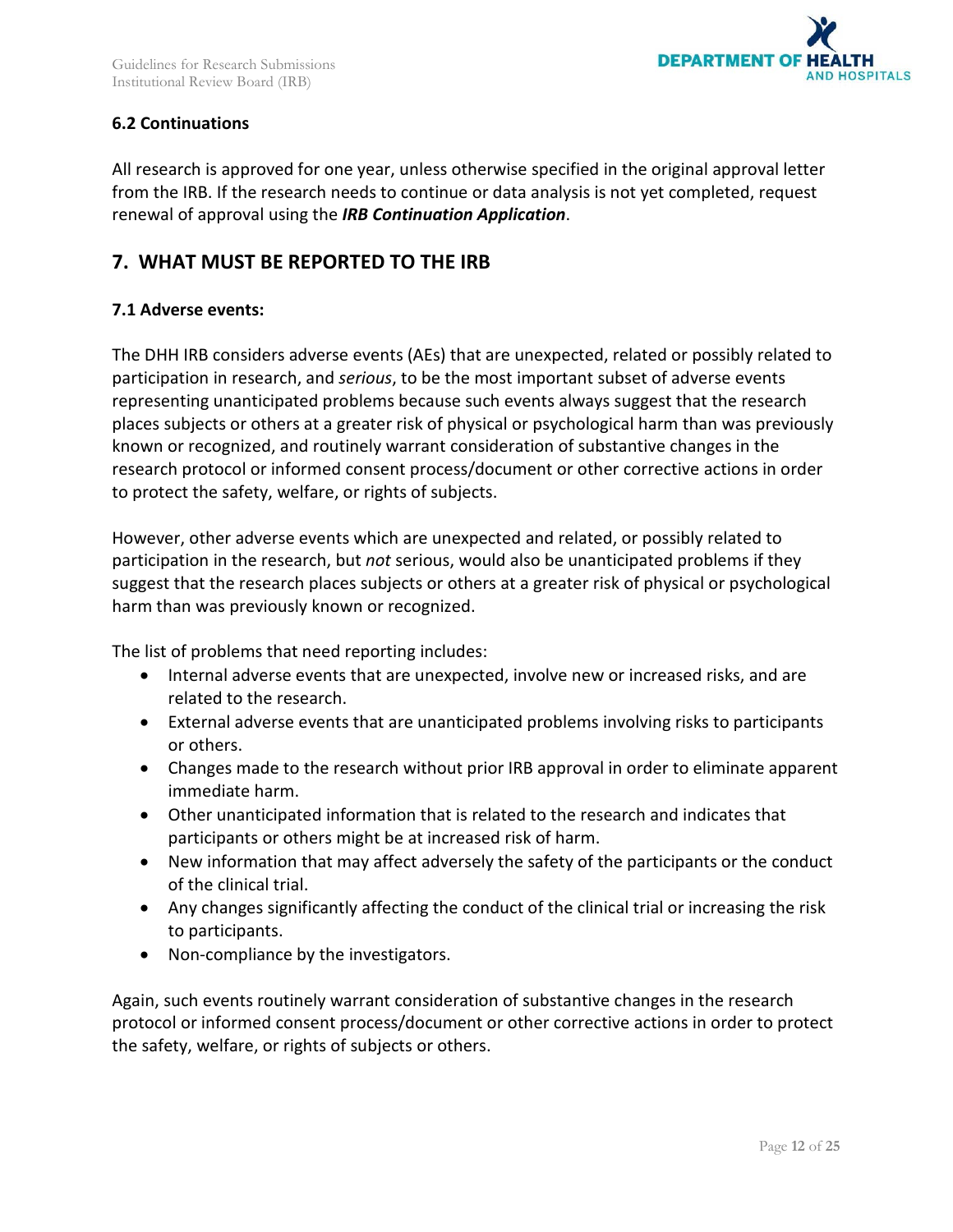

The FDA believes that only the following AEs should be considered as unanticipated problems that must be reported to the IRB:

- 1. A single occurrence of a serious, unexpected event that is uncommon and strongly associated with drug exposure
- 2. A single occurrence, or more often a small number of occurrences, of a serious, unexpected event that is not commonly associated with drug exposure, but uncommon in the study population
- 3. Multiple occurrences of an AE that, based on aggregate analysis, is determined to be an unanticipated problem. There should be a determination that the series of AEs represents a signal that the AEs were not just isolated occurrences and involve risk to human subjects (e.g., a comparison of rates across treatment groups reveals a higher rate in the drug treatment arm than in controls). A summary and analyses supporting the determination must accompany the report.
- 4. An AE that is described or addressed in the investigator's brochure, protocol, or informed consent documents, but occurs at a specificity or severity that is inconsistent with prior observations. For example, if transaminase elevation is listed in the investigator's brochure and hepatic necrosis is observed in study subjects, hepatic necrosis would be considered an unanticipated problem involving risk to human subjects. A discussion of the divergence from the expected specificity or severity must accompany the report.
- 5. A serious AE that is described or addressed in the investigator's brochure, protocol, or informed consent documents, but for which the rate of occurrence in the study represents a clinically significant increase in the expected rate of occurrence (ordinarily, reporting would only be triggered if there were a credible baseline rate for comparison). A discussion of the divergence from the expected rate must accompany the report.
- 6. Any other AE or safety finding (e.g., based on animal or epidemiologic data) that would cause the sponsor to modify the investigator's brochure, study protocol, or informed consent documents, or would prompt other action by the IRB to ensure the protection of human subjects.

As suggested by OHRP and the FDA, AEs meeting the previous descriptions must be reported to the IRB in writing.

#### **7.2 Incidents that are unanticipated problems that are not adverse events:**

Only a small subset of adverse events occurring in human subjects participating in research will meet the three criteria for an unanticipated problem. However, there are other types of incidents, experiences, and outcomes that occur during the conduct of human subjects research that represent unanticipated problems but are not considered adverse events. For example, some unanticipated problems involve social or economic harm instead of the physical or psychological harm associated with adverse events. In other cases, unanticipated problems place subjects or others at increased risk of harm, but no harm occurs; e.g., the loss of a laptop computer containing health records.

#### **7.3 What information must be included when reporting to the IRB?**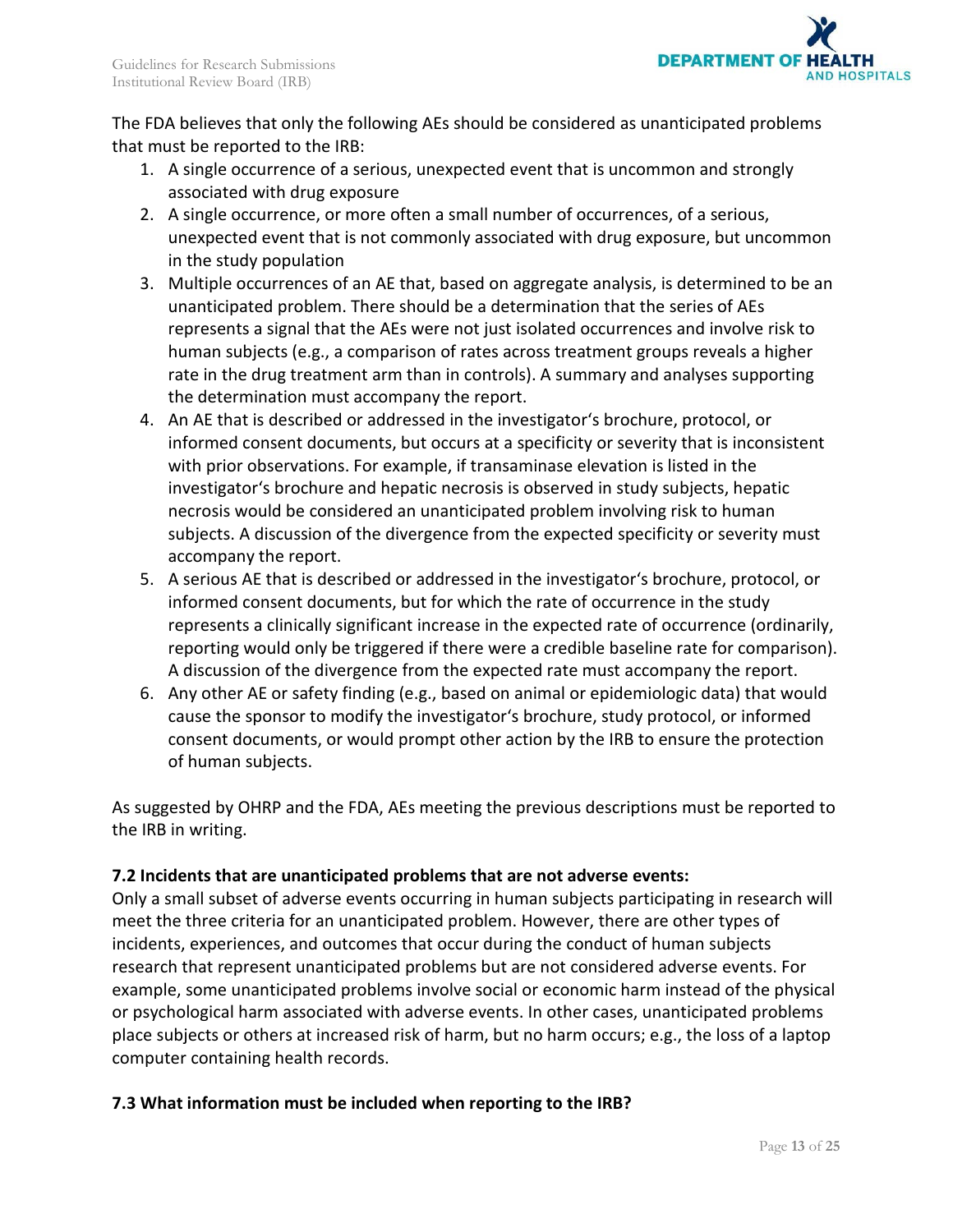

The following information should be included when reporting **an adverse event that is unexpected, serious, and possibly related or related, or any other incident, experience, or outcome, as an unanticipated problem** to the IRB:

- 1. Appropriate identifying information for the research protocol, such as the title, investigators name, and the IRB project number;
- 2. A detailed description of the adverse event, incident, experience, or outcome;
- 3. An explanation of the basis for determining that the adverse event, incident, experience, or outcome represents an unanticipated problem; and
- 4. A description of any changes to the protocol or other corrective actions that have been taken or are proposed in response to the unanticipated problem.
- 5. Upon receipt of the report, the IRB Director and the IRB Chair or designee will determine if immediate action must be taken to protect the safety and welfare of past and current subjects. Usually, input from other Board members is solicited to aid in this decision. If immediate action is needed, the Chair or designee may suspend enrollment or take other action until the report can be evaluated by the Full Board.

Examples of corrective actions or substantive changes that might need to be considered by the IRB in response to an unanticipated problem include:

- 1. Changes to the research protocol which may have been initiated by the investigator prior to obtaining IRB approval to eliminate apparent immediate hazards to subjects;
- 2. Modification of inclusion or exclusion criteria to mitigate the newly-identified risks;
- 3. Modification of informed consent documents to include a description of newlyrecognized risks;
- 4. Provision of additional information about newly-recognized risks to previously enrolled and past subjects;
- 5. Modification of the information disclosed during the consent process;
- 6. Notification of current participants when such information may relate to participants' willingness to continue to take part in the research;
- 7. Requiring current participants to re-consent to participation;
- 8. Implementation of additional procedures for monitoring subjects and the research, and the consent process;
- 9. Suspension of enrollment of new subjects;
- 10. Suspension of research procedures in currently enrolled subjects;
- 11. Modification of the continuing review schedule;
- 12. Termination of the research; and/or
- 13. Referral to other organizational entities.

#### **7.4 Investigator Compliance**

Non-compliance is defined as any deviation from approved protocol specifications by an investigator or study team member. Protocol deviations place study subjects at increased risk. Non-compliance that is neither serious nor continuing is handled by the IRB Director through corrective instructions, agreements and review of practices and documentation. For more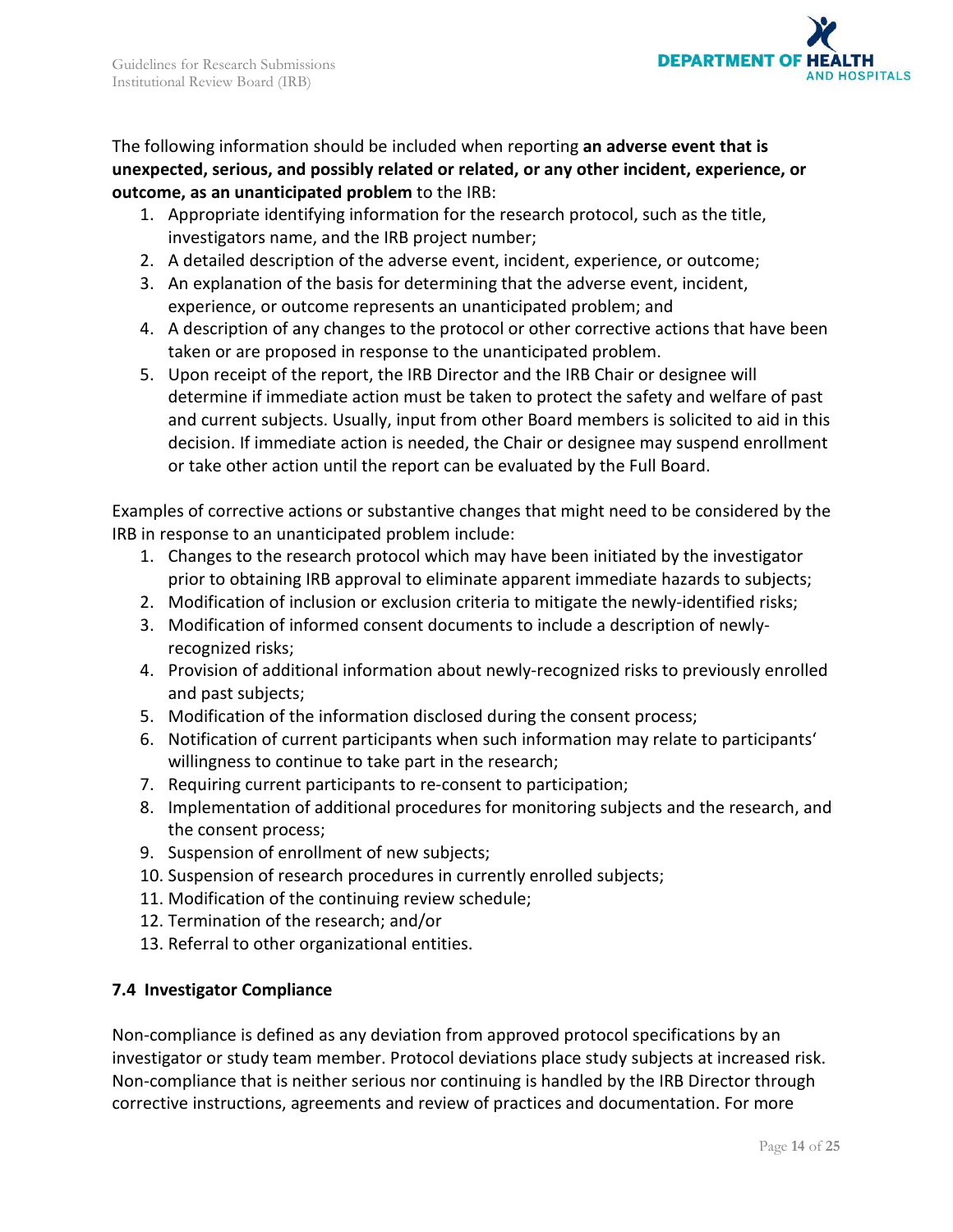

serious deviations from approved protocol, the IRB Chair and DHH will act promptly to halt the research, assure remedial action regarding any breach of human subjects protection requirements, and address the investigator's fitness to conduct further research.

## **8. CONFIDENTIALITY OF DATA AND HIPAA PRIVACY RULE**

When the research involves collection of data that might be harmful to subjects if disclosed to third parties in an individually-identifiable form, the investigator must be attentive to the adequacy of provisions to protect the confidentiality of data. The investigator must limit the collection of personal information to that which is essential for the research. Depending upon the degree of sensitivity of the data, the methods for protecting the confidentiality of data may include coding or removal of identifiers as soon as possible, limitation of access to data to the investigator and authorized staff, the use of locked file cabinets, the use of password-protected computers and computer servers, encryption of data on computers, and plans for the ultimate disposition of data.

The investigator should be aware of the extensive vulnerability of research data to subpoena, particularly in studies that collect data that would put subjects in legal jeopardy if disclosed. The subject names should be recorded only when necessary and subjects must be informed that their identity can be protected only to the extent allowed by law. The investigator should also be aware when and where possible Certificates of Confidentiality should be requested for investigator-initiated studies including projects establishing data and tissue repositories where personal identifiers or codes to identifiers are maintained. See OHRP guidance on Certificates of Confidentiality a[t http://www.hhs.gov/ohrp/policy/certconf.html](http://www.hhs.gov/ohrp/policy/certconf.html) and the Certificate of Confidentiality Kiosk on the National Institutes of Health website [http://grants.nih.gov/grants/policy/coc/index.htm.](http://grants.nih.gov/grants/policy/coc/index.htm)

Where appropriate, all studies must adhere to regulations concerning privacy at 45 CFR Parts 160 and 164 (Standards for Privacy of Individually-Identifiable Health Information or **HIPAA Privacy Rule**.) If HIPAA Authorization is required of subjects, the signed authorization document must be maintained with the signed informed consent document for the study (attach these two documents together). In addition, a HIPAA compliant Notice of Privacy Practices must be provided to all subjects enrolled into a study in which HIPAA Authorization is required. Acknowledgement procedures must be followed and documented as described on the website of the DHHS, Office for Civil Rights-HIPAA at http://www.hhs.gov/ocr/privacy/.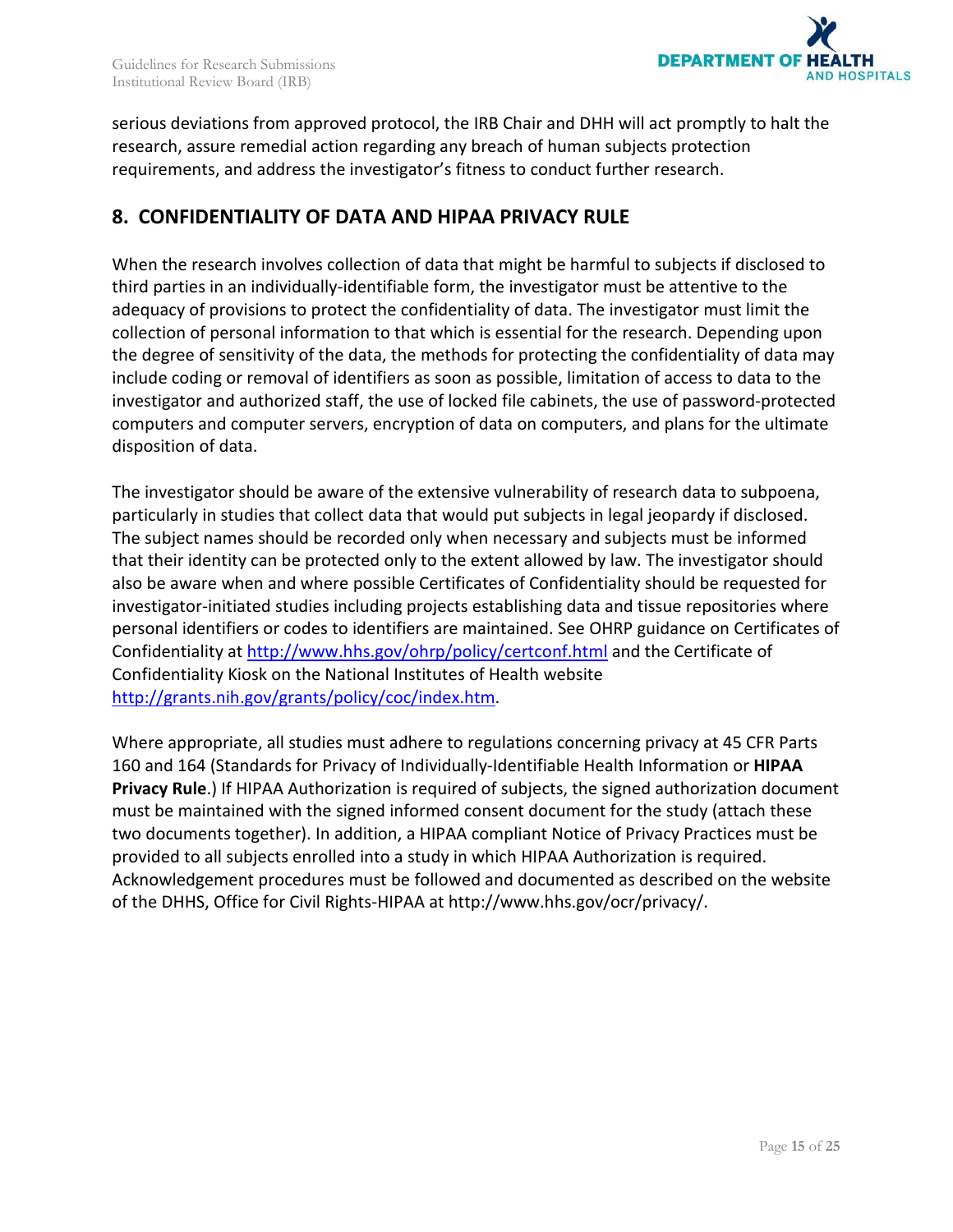# **IRB Jurisdiction Flow Chart**

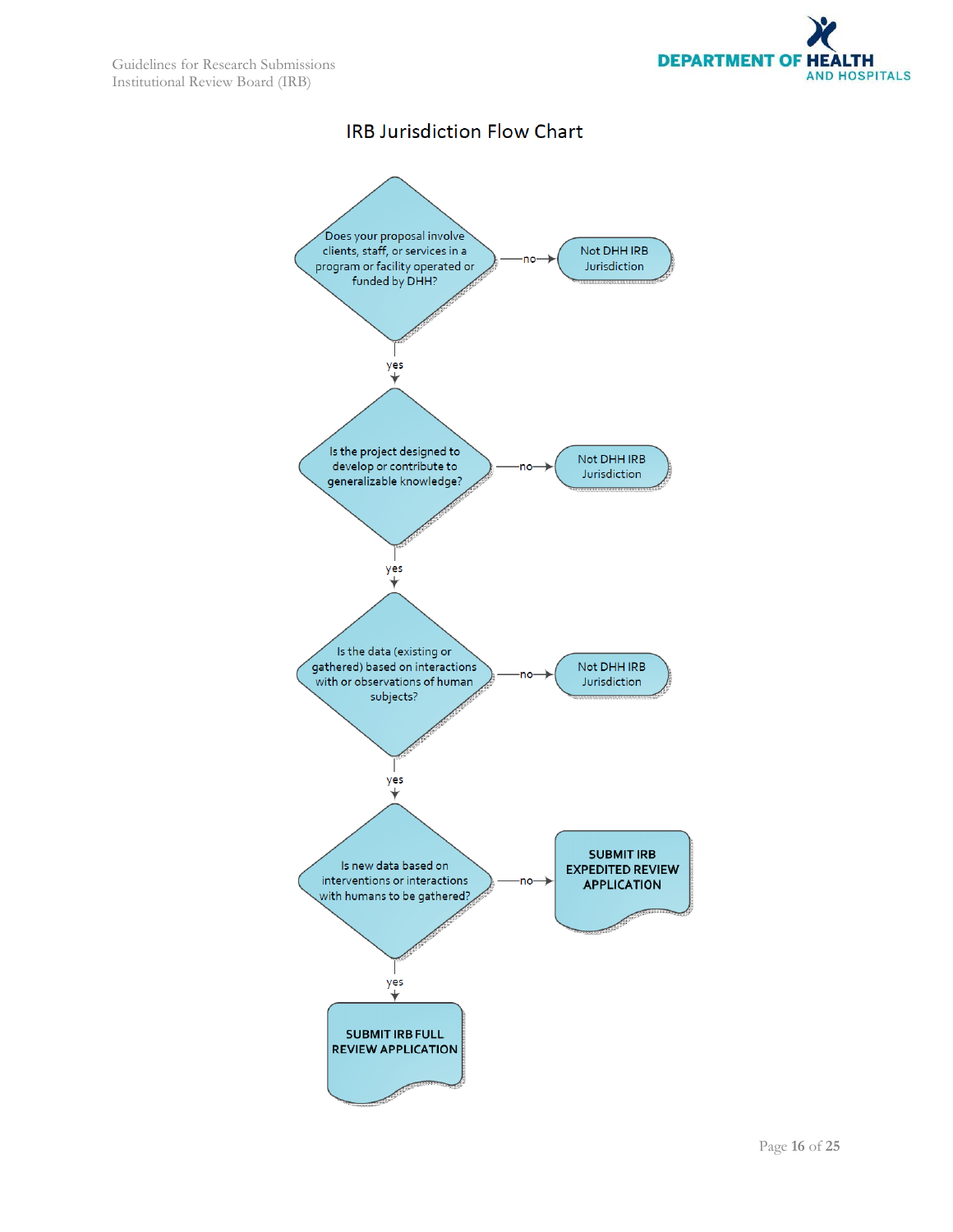

#### **Chapter 25. Departmental Research**

#### **§2501. Purpose**

A. These policies are designed to assure the protection of the rights of human subjects of research conducted in programs or facilities operated or funded by the Department of Health and Hospitals (DHH).

AUTHORITY NOTE: Promulgated in accordance with 56 FR 28002. HISTORICAL NOTE: Promulgated by the Department of Health and Hospitals, Office of the Secretary, LR 24:449 (March 1998).

#### **§2503. Applicability**

A. These policies apply to all research conducted in programs/facilities operated or funded by the DHH.

AUTHORITY NOTE: Promulgated in accordance with 56 FR 28002. HISTORICAL NOTE: Promulgated by the Department of Health and Hospitals, Office of the Secretary, LR 24:449 (March 1998).

#### **§2505. Definitions**

*Cognitively Impaired*―having either a psychiatric disorder (e.g., psychosis, neurosis, personality or behavior disorders), an organic impairment (e.g., dementia) or a developmental disorder (e.g., mental retardation) that affects cognitive or emotional functions to the extent that capacity for judgement and reasoning is significantly diminished. Others, including persons under the influence of or dependent on drugs or alcohol, those suffering from degenerative diseases affecting the brain, terminally ill patients, and persons with severely disabling physical handicaps may also be compromised in their ability to make decisions in their best interests.

*Competence*―technically, a legal term used to denote capacity to act on one's own behalf; the ability to understand information presented, to appreciate the consequences of acting (or not acting) on that information, and to make a choice. (See also: Incompetence, Incapacity.) Competence may fluctuate as a function of the natural course of a mental illness, response to treatment, effects of medication, general physical health, and other factors. Therefore, mental status should be re-evaluated periodically. As a designation of legal status, competence or incompetence pertains to an adjudication in court proceedings that a person's abilities are so diminished that his or her decisions or actions should have no legal effect. Such adjudications are often determined by inability to manage business or monetary affairs and do not necessarily reflect a person's ability to function in other situations.

*DHH*―Department of Health and Hospitals (Louisiana).

*DHHS*―U.S. Department of Health and Human Services. This federal agency promulgated 45 CFR, Part 46, Protection of Human Subjects, revised June 18, 1991, effective August 19, 1991. DHH's research policies are based upon 45 CFR, Part 46.

*Human Subject*―a living individual about whom an investigator (whether professional or student) conducting research obtains:

- 1. data through intervention or interaction with the individual; or
- 2. identifiable private information.

*Identifiable Private Information*―private information includes information about behavior that occurs in a context in which an individual can reasonably expect that no observation or recording is taking place, and information which has been provided for specific purposes by an individual and which the individual can reasonably expect will not be made public (e.g., a medical record). Private information must be individually identifiable (i.e., the identification of the subject is or may readily be ascertained by the investigator or associated with the information) in order for obtaining the information to constitute research involving human subjects.

*Incapacity*―a person's mental status and means inability to understand information presented, to appreciate the consequences of acting (or not acting) on that information, and to make a choice. Often used as a synonym for incompetence.

*Incompetence*―technically, a legal term meaning inability to manage one's affairs. Often used as a synonym for incapacity.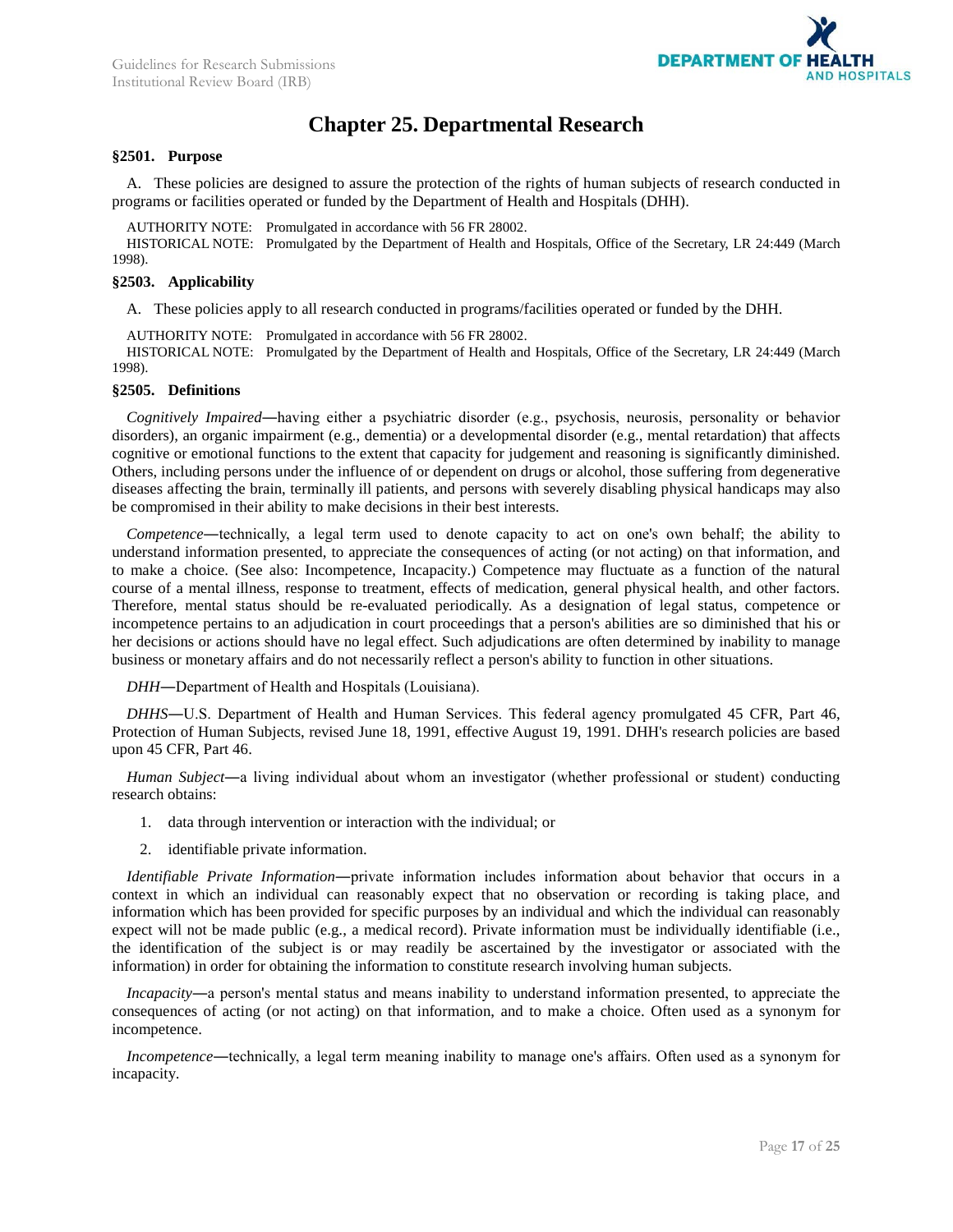

*IRB Approval*―the determination of the IRB that the research has been reviewed and may be conducted within the constraints set forth by the IRB and by other state and federal requirements.

*Institutional Review Board (IRB)—the DHH committee with responsibility for reviewing and recommending* approval/disapproval of all research proposals.

*Interaction*―includes communication or interpersonal contact between investigator and subject.

*Intervention*―includes both physical procedures by which data are gathered (e.g., venipuncture) and manipulations of the subject or his/her environment that are performed for research purposes.

*Investigator*―the person conducting research.

*Minimal Risk*—the probability and magnitude of harm or discomfort anticipated in the research are not greater in and of themselves than those ordinarily encountered in daily life or during performance of routine physical or psychological examinations or tests.

*Programmatic Offices*―the major programmatic offices in DHH are: Bureau of Health Services Financing (BHSF), Office of Alcohol and Drug Abuse (OADA), Office for Citizens with Developmental Disabilities (OCDD), Office of Mental Health (OMH), and Office of Public Health (OPH).

*Research*―systematic investigation, including research development, testing and evaluation, designed to develop or contribute to generalizable knowledge.

AUTHORITY NOTE: Promulgated in accordance with 56 FR 28002.

HISTORICAL NOTE: Promulgated by the Department of Health and Hospitals, Office of the Secretary, LR 24:449 (March 1998).

#### **§2507. Statement of Principles**

A. The DHH believes that research involving human subjects must be based upon the principles of respect for persons, beneficence, and justice.

1. Respect for persons involves a recognition of personal dignity and autonomy of individuals, and special protection of those persons with diminished autonomy.

2. Beneficence entails an obligation to protect persons from harm by maximizing anticipated benefits and minimizing possible risks of harm.

3. Justice requires that benefits and burdens of research be distributed fairly.

B. DHH also recognizes that many consumers of its services may be cognitively impaired and therefore deserve special consideration as potential research subjects. The predominant ethical concern in research involving persons with psychiatric, cognitive, developmental, or chemical dependency disorders is that their conditions may compromise their capacity to understand the information presented and their ability to make a reasoned decision about participation. Consequently, approval of proposals to use these individuals as research subjects will be conditioned upon the researcher demonstrating that:

1. such individuals comprise the only appropriate subject population;

2. the research question focuses on an issue unique to these subjects;

3. the research involves no more than minimal risk, except when the purpose of the research is therapeutic for these individual subjects and the risk is commensurate with the degree of expected benefit.

AUTHORITY NOTE: Promulgated in accordance with 56 FR 28002.

HISTORICAL NOTE: Promulgated by the Department of Health and Hospitals, Office of the Secretary, LR 24:450 (March 1998).

#### **§2509. Policies and Procedures**

A. Policy Basis. Research conducted and authorized by the DHH will meet all applicable federal and state laws and regulations, accreditation standards, and professional codes of ethics. These policies derive primarily from 45 CFR, Part 46, Protection of Human Subjects and are also consonant with 21 CFR, Parts 50 and 56, adopted by the Food and Drug Administration. (Both sets of regulations were effective on August 19, 1991.) 45 CFR, Part 46 is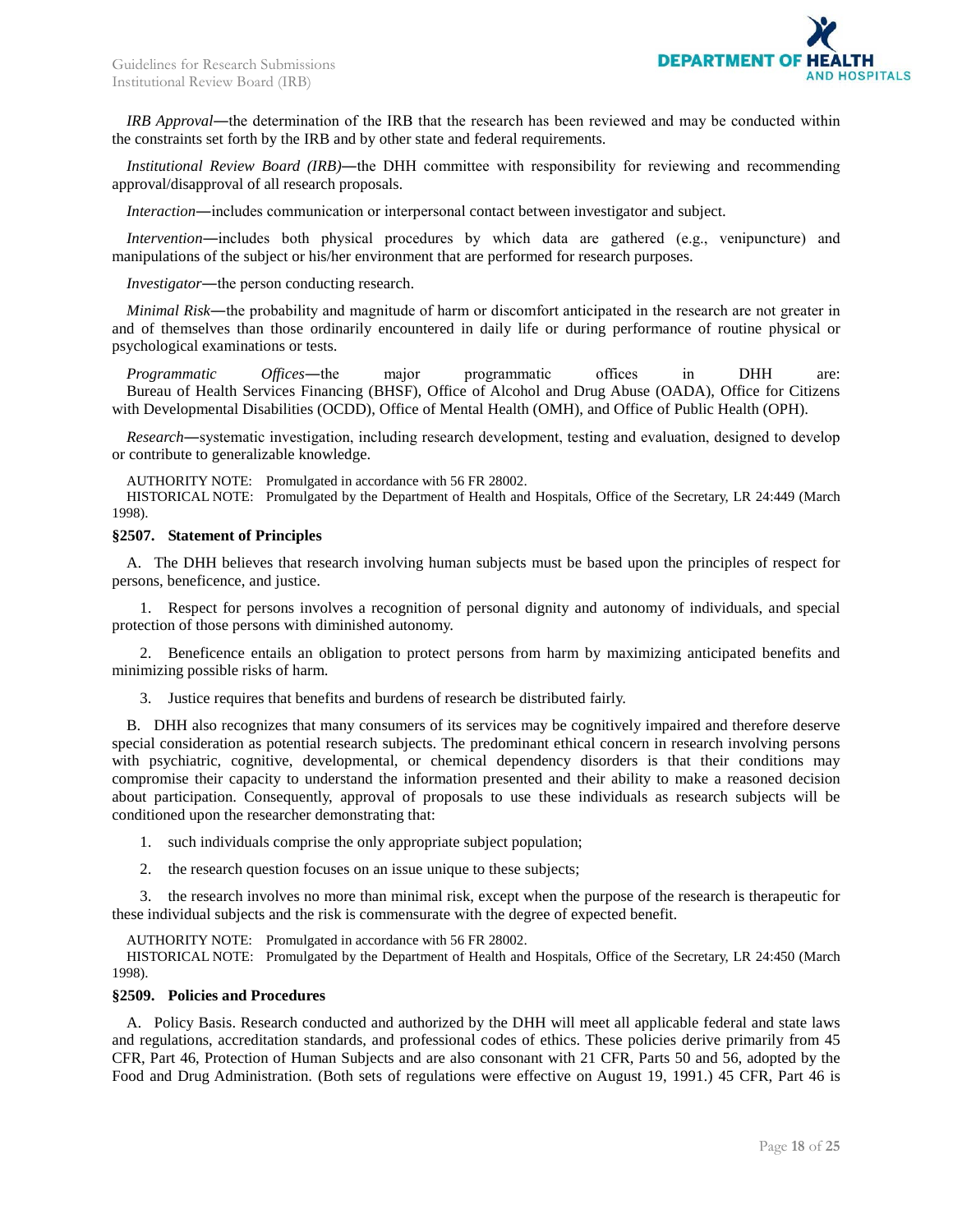

applicable to other DHHS components, including the Health Care Financing Authority (Medical Assistance Programs).

B. Establishment of Institutional Review Board (IRB). There is hereby established a DHH IRB to review and evaluate all proposed research projects.

1. Twenty-four hour facilities may either utilize these policies as written or amend them to provide for an inhouse IRB for initial assessment of research projects prior to submission to the DHH IRB for final review.

2. All research involving DHH consumers, employees, or services in the community and in institutions will be reviewed by the DHH IRB before it is submitted to the secretary or designee for final approval.

3. The IRB is a permanent standing committee which meets quarterly or as needed.

4. The membership shall consist of at least seven members, appointed by the secretary, partly from recommendations by the assistant secretaries and the director of the BHSF:

a. the director of research and development or his/her designee shall serve as permanent chairperson of the IRB. In the event of an extended absence from duty of the permanent chair, the secretary shall appoint a temporary replacement to serve during that period;

b. each office and the BHSF shall have at least one member;

c. relevant professional disciplines shall be represented in the membership;

d. at least one member shall be a direct service provider;

e. one member shall not be employed by the DHH. If possible, this member should be an ethicist (specialist in ethics) or an attorney;

f. at least one member shall be either a primary consumer, or a family member, or an advocate;

g. at least one member's primary concerns shall be in science areas and at least one member's primary concerns shall be in nonscientific areas. If not selected under §2509.B.4.e, an attorney or ethicist should fill the latter slot;

5. The IRB may, in its discretion, invite individuals with competence in special areas to assist in the review of issues which require expertise beyond or in addition to that available to the IRB. Such individuals shall not vote with the IRB.

6. IRB members should have appropriate research training, experience or interest. Membership should also sufficiently represent the cultural, ethnic, and gender diversity of the state and be sensitive to diverse community attitudes.

7. Except for the chair, members shall be appointed for one-year terms and may be reappointed.

8. No IRB member may participate in the initial or continuing review of any project in which the member has a conflicting interest, except to provide information requested by the IRB.

9. Once constituted, the IRB shall adopt written bylaws and guidelines/application materials for conducting research in DHH operated/funded programs or facilities.

10. Research approved by the Office of Public Health's (OPH) IRB prior to the adoption of these policies does not require DHH IRB approval. However, copies of proposals approved by the OPH IRB shall be provided to the chair of the DHH IRB.

C. IRB Review Process. Prior to authorization and initiation of research, an IRB meeting shall be convened to conduct a detailed review of the project in order to determine that all of the following requirements are met.

1. Proposal incorporates procedures designed to minimize the risk to participants. Risks to subjects are minimized by using procedures which are consistent with sound research design and do not unnecessarily expose subjects to risk and, whenever appropriate, by using procedures already being performed on subjects for diagnostic or treatment purposes.

2. Risks to subjects are reasonable in relation to anticipated benefits and the importance of any knowledge that may reasonably be expected to result. In evaluating risks and benefits, the IRB should consider only those risks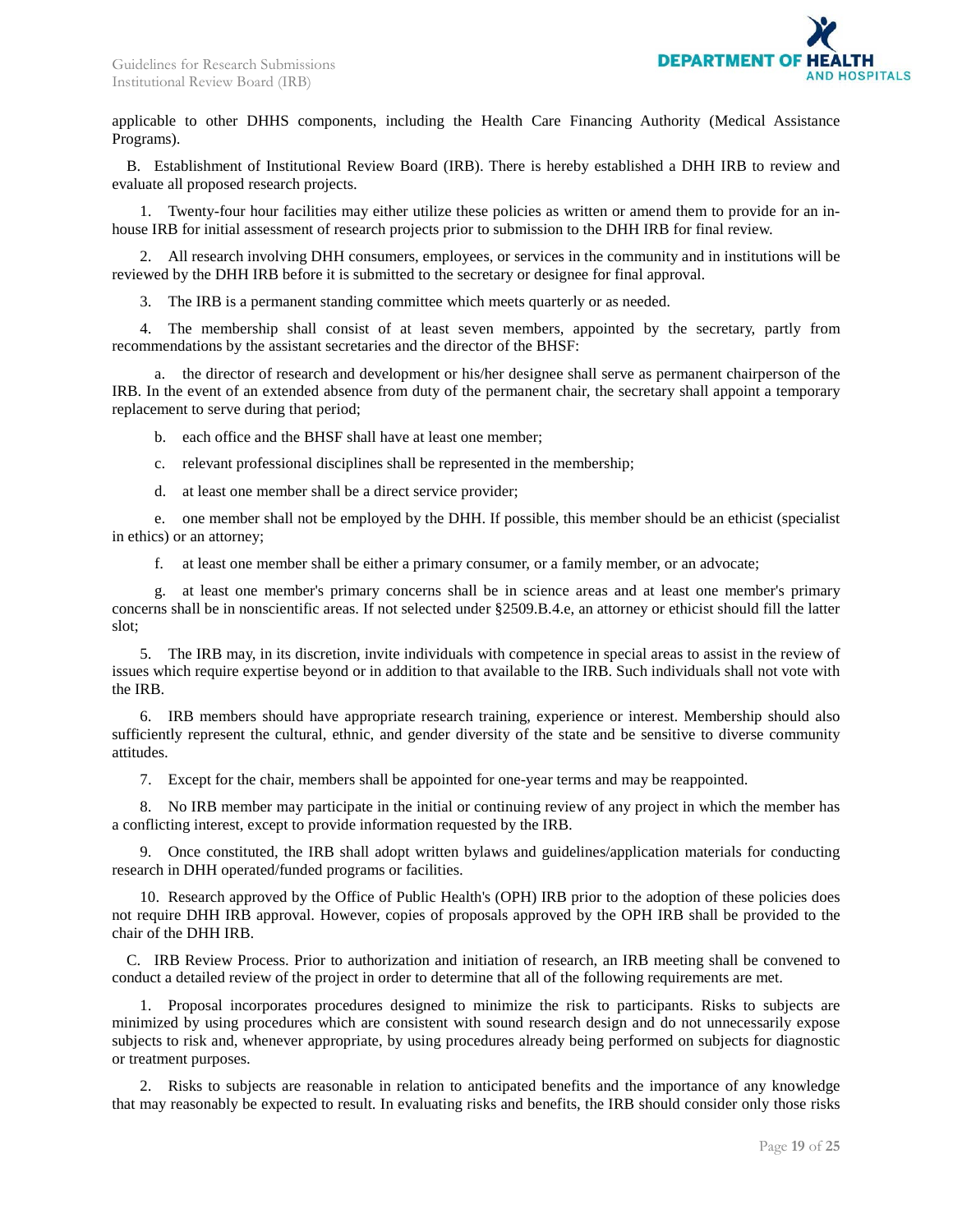

and benefits that may result from the research, as distinguished from risks and benefits of therapies subjects would receive even if not participating in the research. The IRB should not consider possible long-range effects of applying knowledge gained in the research (e.g., possible effects of research on public policy) as among those research risks that fall within its purview.

3. Selection of subjects is equitable. In making this assessment, the IRB should take into account the purposes and setting of the research. It should be particularly cognizant of special problems of research involving vulnerable populations, such as children, prisoners, pregnant women, mentally disabled persons, or economically or educationally disadvantaged persons.

4. Research design minimizes possible disruptive effects of project on organizational operation.

5. Research design is in compliance with accepted ethical standards.

6. Informed consent will be sought from each prospective subject or the subject's legally authorized representative, in accordance with and to the extent required in §2509.E.

7. Informed consent will be appropriately documented, in accordance with and to the extent required by §2509.E.1-5 of these rules.

8. When appropriate, the research plan provides monitoring of the data collected to ensure subjects' safety.

9. Research proposal contains requisite safeguards to protect the privacy of subjects and to maintain the confidentiality of data.

10. Research proposal has been approved at the appropriate program administrative level, beginning with the program/facility.

D. IRB Recommendations and Notification

1. Researchers should be either present at the IRB meeting which considers their proposals or available for questioning at an indicated phone number during that time.

2. Following detailed review, the IRB by majority vote approves (fully or provisionally) or disapproves the research proposal.

a. Provisional approval means that minor modifications, specified in writing by the IRB, must be received by the chair within 30 days in order to recommend full approval.

b. Proposals receiving full approval are sent to the secretary or designee for authorization to begin research.

3. The secretary or the director of research and development will notify the researcher in writing of the IRB's decision to approve or disapprove the proposed research within 10 working days.

a. If the proposal is not approved, the letter will indicate reasons for disapproval and give the researcher an opportunity to respond in writing to the IRB.

b. There are no appeals for research proposals disapproved on the basis of ethical shortcomings or potential harm to subjects.

c. No research, subject to IRB review, can begin until written authorization from the secretary or designee is received.

d. Research approved by the IRB may be subject to further administrative review and approval or disapproval. However, no administrator can approve research which has not been approved by the IRB.

e. After approval, the IRB shall review the research in progress at appropriate intervals, but not less than once per year.

f. The IRB has the authority to suspend or terminate approval of research that is not being conducted in accordance with the IRB's requirements or that has been associated with unexpected harm to subjects. Any suspension or termination of approval shall be in writing, include the reasons for this action, and be reported promptly to the investigator, appropriate agency officials, and the secretary.

g. Cooperative research refers to those projects covered by this Chapter which involve more than one institution or agency. In the conduct of cooperative research projects, each institution or agency is responsible for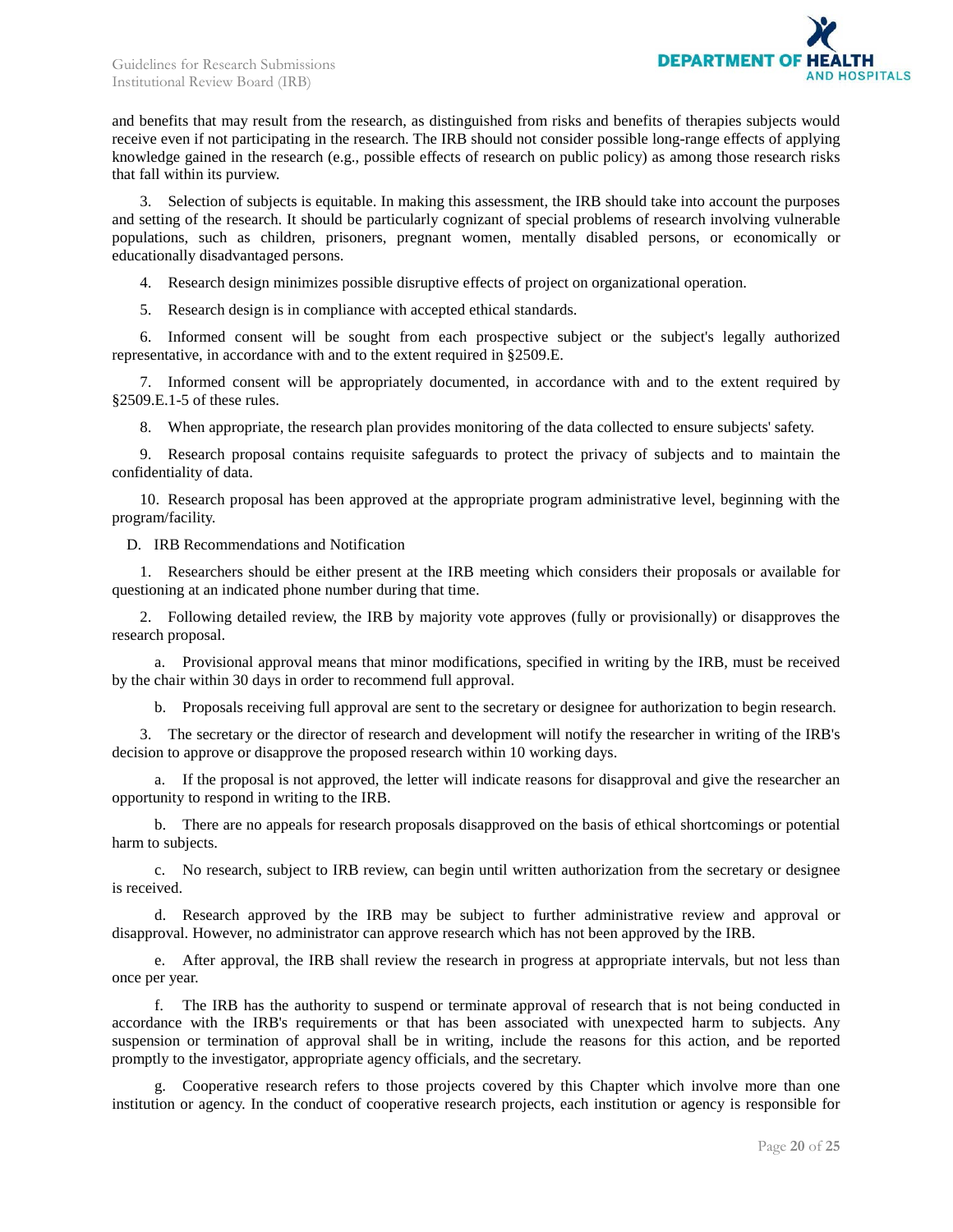

safeguarding the rights and welfare of human subjects and for complying with 45 CFR, Part 46. With the approval of the DHH or agency head, an institution participating in a cooperative project may enter into a joint review arrangement, rely upon the review of another qualified IRB, or make similar arrangements for avoiding duplication of effort.

4. Expedited Review Procedure

a. Research that involves no more than minimal risk and in which the only involvement of human subjects will be in one or more of the following categories (carried out through standard methods) may be reviewed by the IRB through an expedited review procedure. Under this procedure, the review may be carried out by the IRB chairperson or by one or more experienced reviewers designated by the chair from among IRB members. In reviewing the research, the reviewers may exercise all of the authority of the IRB except that they may not disapprove the research. Research may be disapproved only after review in accordance with the nonexpedited procedures set forth in §2509.C. A report of all research approved by expedited review will be presented by the chair to the full IRB at its next regularly scheduled meeting. Categories of research which may qualify for expedited review include:

i. research conducted in established or commonly accepted educational settings, involving normal educational practices (e.g., research on special education instructional strategies);

ii. research involving the use of educational tests, survey procedures, interview procedures, or observation of public behavior if such research does not record information or identifiers which can be linked to individual human subjects;

iii. research involving the collection or study of existing data, documents, records, pathological specimens, or diagnostic specimens;

iv. research and demonstration projects which are conducted by or subject to the approval of the secretary or heads of programmatic offices and are designed to study, evaluate, or otherwise examine public benefit of services or programs;

v. research conducted by faculty or students at colleges/universities if all of the following conditions are met:

(a). a copy of the university's IRB policies is on file with the DHH IRB;

(b). university IRB's approval of the research is documented;

(c). a copy of the full research proposal is included;

(d). for student research, written approval of the project by both a faculty advisor and a DHH staff sponsor must be provided;

vi. research approved by an IRB in 24-hour facilities if requested via the chief executive officer of the facility to the DHH IRB chair;

vii. requests from investigators for minor changes in research approved less than one year prior to such request;

viii. cooperative research which has been approved by the IRB and head of an agency outside of DHH.

b. The secretary or agency heads may restrict, suspend, terminate, or choose not to authorize use of the expedited review procedure.

E. Informed Consent of Research Subjects. Except as provided elsewhere in Chapter 25, no investigator may involve a human being as a subject in research unless the investigator obtains the legally effective informed consent of the subject or the subject's authorized representative. An investigator shall seek such consent only under circumstances that provide the prospective subject or the representative sufficient opportunity to consider whether or not to participate and that minimize the possibility of coercion or undue influence. The information that is given to the subject or representative shall be in language easily understandable to the subject or representative. No informed consent document may include any exculpatory language through which the subject or representative is made to waive or appear to waive any of the subject's legal rights or the investigator, the sponsor, or the agency and its agents are/appear to be released from liability for negligence.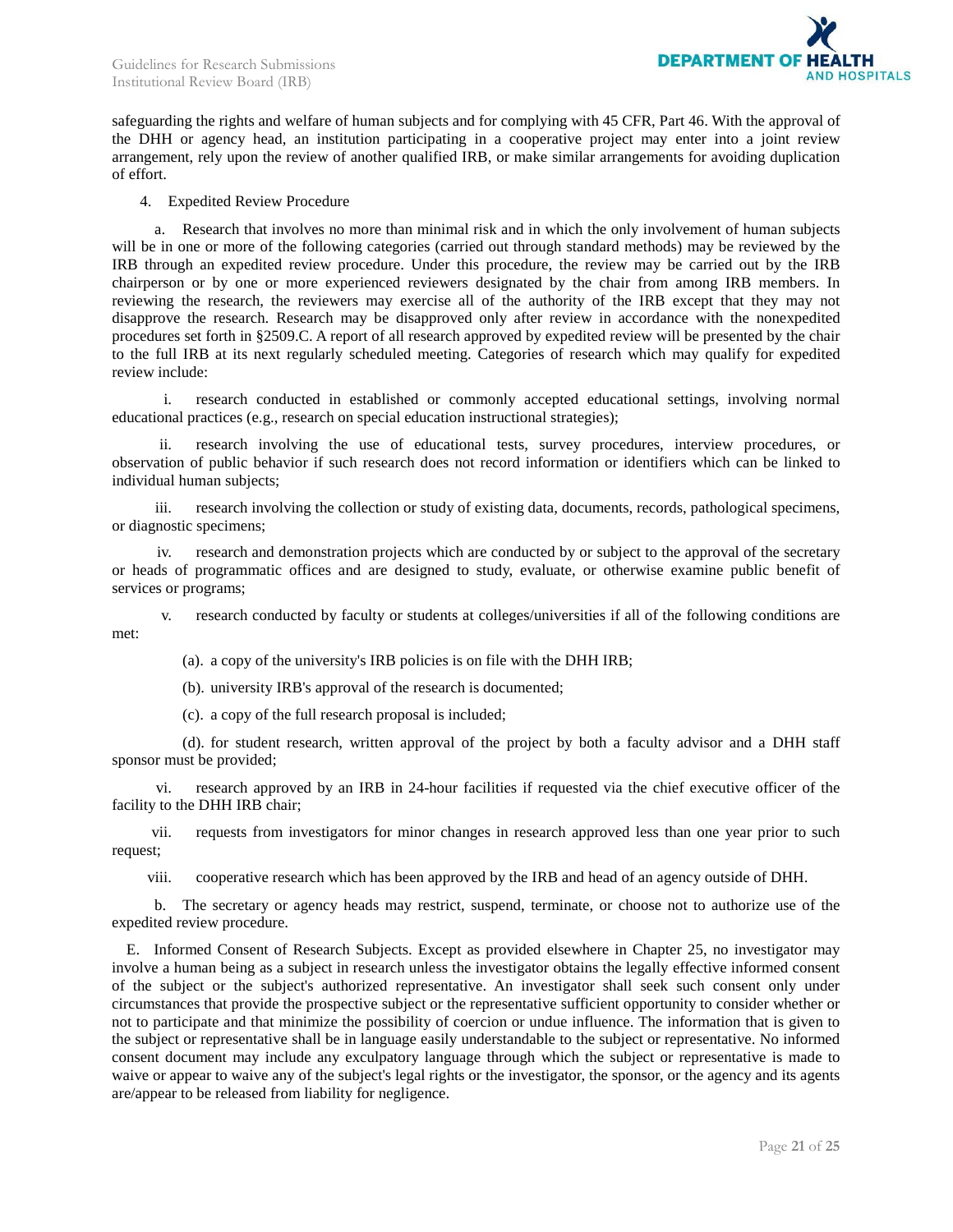

1. Basic Elements of Informed Consent. Except as provided below, the investigator shall provide each subject the following information:

a. a statement that the study involves research, an explanation of the purposes of the research and the expected duration of the subject's participation, a description of the procedures to be followed, and identification of any procedures which are experimental;

b. a description of any reasonably foreseeable risks or discomforts to the subject;

c. a description of any benefits to the subject or to others which may reasonably be expected from the research;

d. a disclosure of appropriate alternative procedures or courses of treatment, if any, that might be advantageous to the subject;

e. a statement describing the extent, if any, to which confidentiality of records identifying the subject will be maintained;

f. for research involving more than minimal risk, explanations as to whether any compensation and medical treatment are available if injury occurs and, if so, what they consist of, or where further information may be obtained;

g. an explanation of whom to contact for answers to pertinent questions about the research and research subjects' rights, and whom to contact in the event of a research related injury to the subject;

h. a statement that participation is voluntary, refusal to participate will involve no penalty or loss of benefits to which the subject is otherwise entitled, and the subject may discontinue participation at any time without penalty or loss of benefits to which the subject is otherwise entitled.

2. Additional Elements of Informed Consent. When appropriate, one or more of the following elements of information shall also be provided to each subject:

a. a statement that the particular treatment or procedure may involve risk that is currently unforeseeable;

b. anticipated circumstances under which the subject's participation may be terminated by the investigator without regard to the subject's consent;

c. any additional costs to the subject that may result from research participation;

d. the consequences of a subject's decision to withdraw from the research and procedures for orderly termination of participation by the subject;

e. a statement that significant new findings developed during the course of the research which may relate to the subject's willingness to continue participation will be provided to the subject;

f. the approximate number of subjects involved in the study.

3. Waiver of Informed Consent. The IRB may waive the requirement to obtain informed consent provided that the IRB finds and documents that:

a. the research or demonstration project is to be conducted by or subject to the approval of state government officials and is designed to study or evaluate public benefit of services provided or funded by DHH;

b. such project deals with improving procedures for obtaining benefits/services under those programs and/or suggesting possible changes in or alternatives to those programs/procedures or in the methods/levels of payment for benefits or services under those programs; and

c. such research or projects shall not involve identifying individual recipients of services/benefits.

4. Documentation of Informed Consent

a. Informed consent shall be documented by the use of a written consent form approved by the IRB and signed by the subject or the subject's legally authorized representative. A copy shall be given to the person signing the form.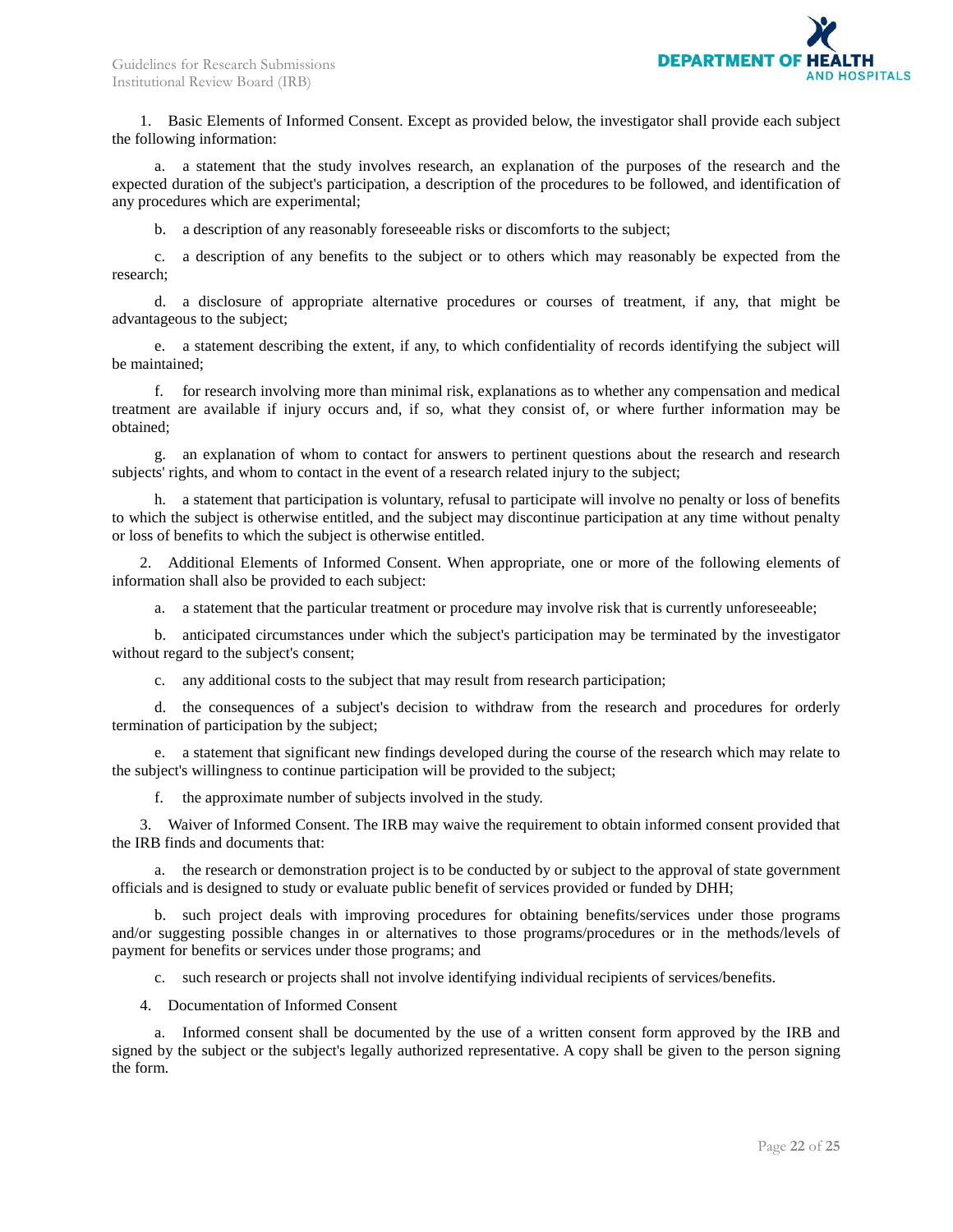

b. The written consent document must embody the elements of informed consent required in §2509.E.1. This form may be read to the subject or the subject's legally authorized representative but, in any event, the investigator shall give either the subject or the representative adequate opportunity to read it before it is signed. An IRB recommended informed consent document will be included in the guidelines/application materials for conducting research in DHH operated/funded programs or facilities.

c. The IRB may waive the requirement for the investigator to obtain a signed consent form for some or all subjects if it finds either:

i. that the only record linking the subject and the research would be the consent document and the principal risk would be the potential harm resulting from a breach of confidentiality. Each subject will be asked if he/she wants documentation linking him/her with the research, and the subject's wish shall govern; or

that the research presents no more than minimal risk of harm to subjects and involves no procedures for which written consent is normally required outside of the research context.

d. In cases in which the documentation requirement is waived, the IRB may require the investigator to provide subjects with a written statement regarding the research.

5. The IRB shall demand additional protection and informed consent rights if the research involves fetuses, pregnant women and human in-vitro fertilization (45 CFR46:201-211), prisoners (45 CFR 46:301-306), or children (45 CFR 46:401-409).

F. Responsibilities of Research Investigators. In addition to all of the requirements detailed in §2509, researchers shall be responsible for the following.

1. Research investigators shall prepare and submit a protocol giving a complete description of the proposed research.

a. The protocol shall include provisions for adequate protection of the rights and welfare of prospective research subjects and ensure that pertinent laws and regulations are observed.

b. Samples of proposed informed consent forms shall be included with the protocol.

c. A completed DHH Application to Conduct Research must be submitted with the protocol.

2. Research investigators shall obtain and document appropriate administrative approval (beginning at the program/facility level) to conduct research before the proposal is submitted to the DHH IRB.

3. Prior to the beginning of the research, the investigator shall communicate to impacted staff the purpose and nature of the research.

4. Upon completion of the research, the principal investigator shall attempt to remove any confusion, misinformation, stress, physical discomfort, or other harmful consequences, however unlikely, that may have arisen with respect to subjects as a result of the research.

5. Within 30 working days of the completion of the research, the principal investigator shall communicate the outcome(s) and practical or theoretical implications of the research project to the program administrator and, when appropriate, program staff in a manner that they can understand.

6. The researcher shall submit progress reports as requested by the IRB (at least annually). As soon as practicable after completion of the research, but in no case longer than 90 working days later, the research investigator shall submit to the IRB a written report, which, at a minimum, shall include:

a. a firm date on which a full, final report of research findings will be submitted;

b. a succinct exposition of the hypotheses of the research, the research design and methodologies, and main findings of the research;

c. an estimate of the validity of conclusions reached and some indication of areas requiring additional research; and

d. specific plans for publishing results of the research.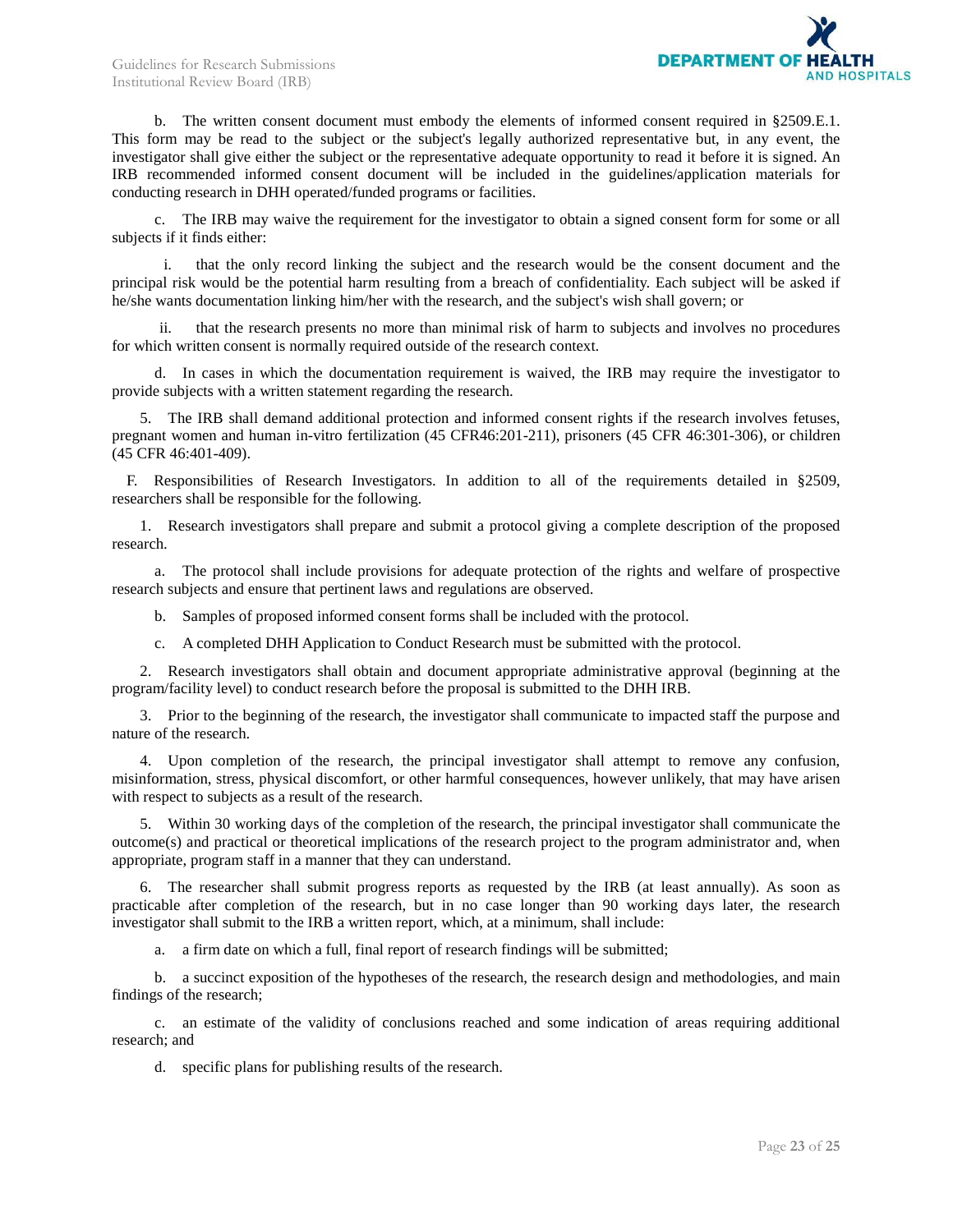

7. A final report of the research as well as copies of any publications based upon the research will be submitted to the IRB as soon as possible. The state owns the final report, but prior permission of the IRB for the investigator to publish results of the research is not required. The publication is the property of the researcher and/or the medium in which it is published. However, failure to provide the IRB with required periodic and final reports or publications based on the research shall negatively impact that researchers's future research shall negatively impact that researcher's future requests to conduct research in DHH operated/funded programs or facilities.

G. Initiation of the Research Review Process

1. The first contact in the process should be by the research investigator with the manager of the program or facility from which subjects will be drawn.

2. If the manager agrees that the research is feasible and desirable, the researcher will obtain his/her written authorization and send the protocol to appropriate staff at headquarters for consideration and approval by the assistant secretaries or the director of BHSF.

3. The assistant secretaries or the director of BHSF, in approving the research proposal, will certify that:

a. the research design is adequate and meets acceptable scientific standards;

b. appropriate ethical considerations have been identified and discussed;

c. the proposal contains provisions to minimize possible disruptive effects of the project on organization's operation;

d. the research will potentially benefit the participants directly or improve the service system; and

e. the research topic is compatible with the agency's research agenda.

4. The assistant secretaries or the director of BHSF, after approval of the research, will submit the proposal to the IRB for further consideration.

H. IRB Records

1. The IRB shall prepare and maintain adequate documentation of IRB activities, including the following:

a. copies of all research proposals reviewed, scientific evaluations, if any, that accompany the proposals, approved sample consent documents, progress reports submitted by investigators, and reports of injuries to subjects;

b. minutes of IRB meetings in sufficient detail to show attendance at the meeting; actions taken by the IRB; the vote on these actions, including the number of members voting for, against, and abstaining; the basis for requiring changes in or disapproving research; and a written summary of the discussion of controverted issues and their resolution;

- c. records of continuing review activities;
- d. copies of all correspondence between the IRB and investigators;

e. a list of IRB members identified by name; earned degrees; representative capacity; indications of experience sufficient to describe each member's chief anticipated contributions to IRB deliberations; and any employment or other relationship between each member and the DHH;

f. written procedures for the IRB and statements of significant new findings provided to subjects.

2. The records required by §2509.H shall be retained for at least three years, and records relating to research which is conducted shall be retained for at least three years after completion of the research. All records shall be accessible for inspection and copying by authorized representatives of DHHS or the agency at reasonable times and in a reasonable manner.

AUTHORITY NOTE: Promulgated in accordance with 56 FR 28002.

HISTORICAL NOTE: Promulgated by the Department of Health and Hospitals, Office of the Secretary, LR 24:450 (March 1998).